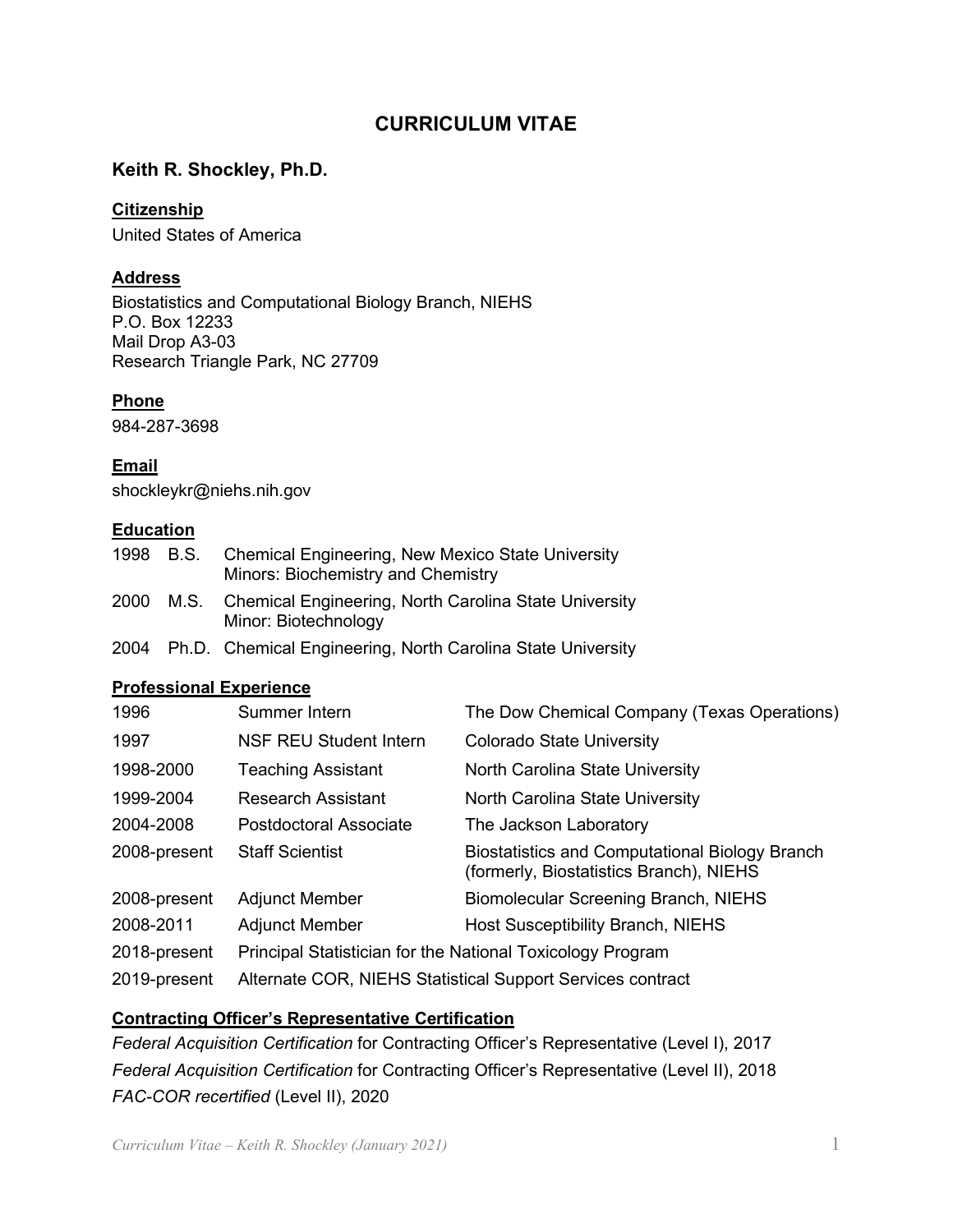## **Honors and Notable Achievements**

President's Associates Scholarship, NMSU, 1993-1997

Donald B. Summers Award, Department of Chemistry and Biochemistry, NMSU, 1994

Michael Snedar Award, College of Engineering, NMSU, 1995

AICHE 1995-96 Donald F. Othmer Award, American Institute of Chemical Engineers, 1996<br>Dow Outstanding Junior Award, The Dow Chemical Company, 1997

 First Place in 1998 NMSU Senior Design Project Contest, Department of Chemical Engineering, NMSU, 1998

Dean's Fellowship Award, NCSU, 1999

Graduate Assistance in Areas of National Need (GAANN) Fellowship, 1998-2001

GAANN mini-grant for PTC-100 thermal cycler, 2000

First runner-up in 2001 NCSU Schoenborn poster competition, Department of Chemical Engineering, NCSU, 2001

Second place for outstanding oral presentation in the  $15<sup>th</sup>$  Annual Meeting of the Mid-Atlantic Biochemical Engineering Consortium, 2002

Biochemical Engineering (XIII) conference travel grant, 2003

Second place for outstanding presentation at 2003 NCSU Schoenborn oral presentation competition, Department of Chemical Engineering, NCSU, 2003

Approaches to Time-Series Microarray Data", NIH/NHGRI, 2005-2008 F32 Ruth L. Kirschstein fellowship award for grant proposal entitled "ANOVA-Based

NIEHS Director's One-NIEHS Award for pioneering work related to developing statistical methods for application to high throughput screening in the NTP, NIEHS, 2012

NIH Director's Group Award given in recognition of the "extraordinary vision, effort, creativity, and scientific leadership" shown during the implementation of this interagency effort as a member of the Tox21 Team, NIH, 2014

 NIEHS Merit Award for "leadership in executing the Biostatistics and Bioinformatics Short Courses" as a member of the Biostatistics and Bioinformatics Short Courses Team, NIEHS, 2020

#### **Journal Referee/Reviewer**

*Applied Biochemistry and Biotechnology; Biometrics; BMC Genomics; Chemico-Biological Interactions; Chemometrics and Intelligent Laboratory Systems; Encyclopedia of Industrial Biology; Frontiers in Environmental Science; Frontiers in Genetics; International Journal of Obesity; Journal of Applied Genetics; OMICS; PLoS ONE; Physiological Genomics; Statistical Applications in Genetics and Molecular Biology; Toxicologic Pathology; Toxicological Sciences* 

#### **Research Interests**

applied linear and nonlinear modeling, bioinformatics, computational biology, complex trait analysis, functional genomics, high dimensional data analysis, high throughput screening, information theory, large-scale toxicity testing, multifactorial gene expression analysis, predictive toxicology, quantitative high throughput screening, toxicogenomics, toxicology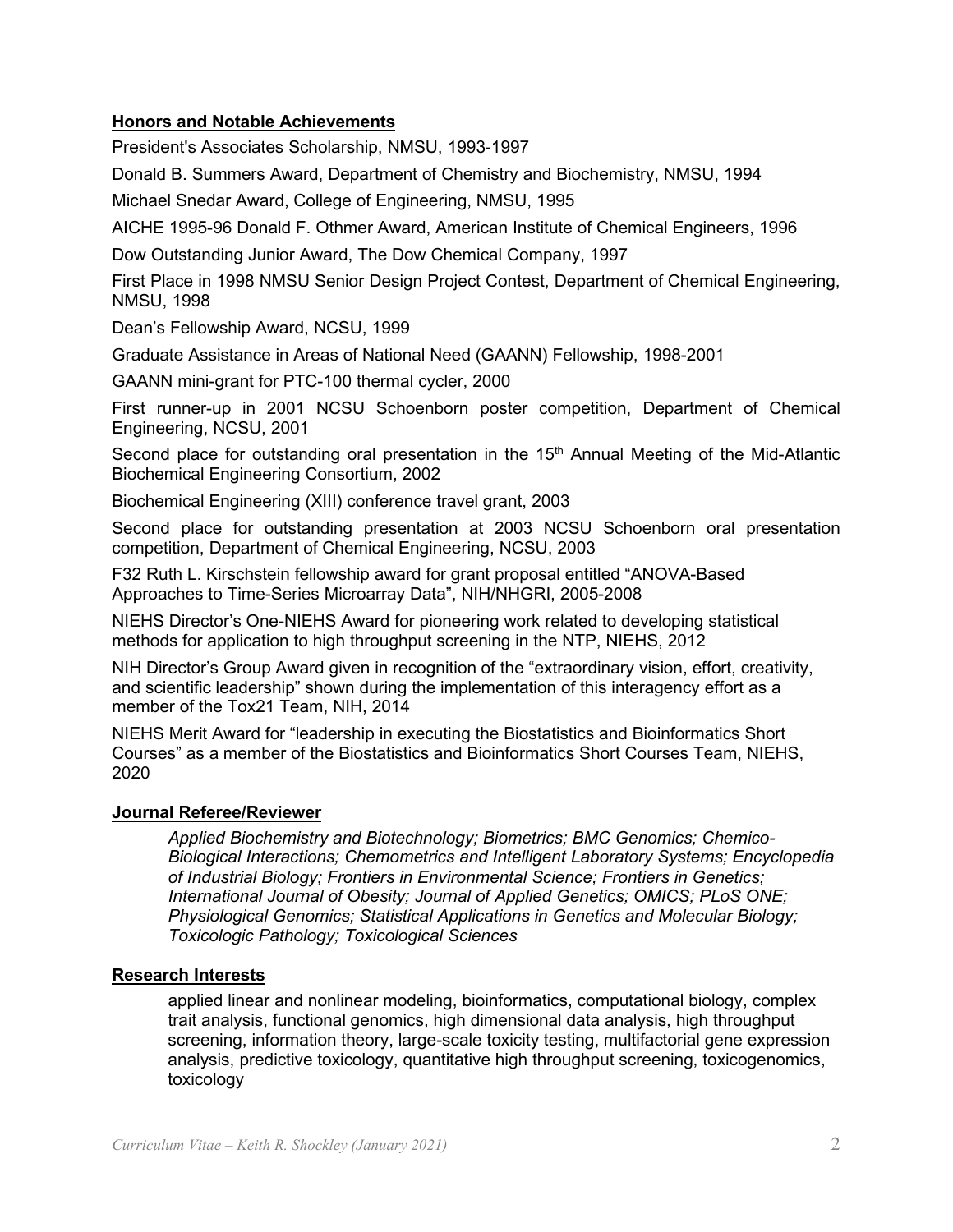# **Professional Development**

 Short Course on Complex Trait Analysis, TJL, 2005-2007 BCBB Genetics/Bioinformatics Interest Group, NIEHS, 2008-present 2nd Inter-Agency Computational Toxicology Colloquium, NCTR, 2008<br>Computational Toxicology Workshop, NAS, 2009 Evidence-based Toxicology for the 21<sup>st</sup> Century: Opportunities and Challenges, EBTC, 2012 NCSU Biotechnology Program cDNA Microarray Workshop, NCSU, 2002 45th Annual Short Course in Medical and Experimental Mammalian Genetics, TJL, 2004 Short Course on Mathematical Approaches to the Analysis of Complex Phenotypes, TJL, 2004 Short Course on Gene Microarray Development and Analysis: Approaches to Complex Heart, Lung, Blood and Sleep Disorders, TJL, 2004 Short Course on Systems Genetics, TJL, 2008 ToxCast Data Analysis Summit, EPA, 2009 Advancing Research on Mixtures Workshop, NIEHS, 2011 BSB Journal Club, NIEHS, 2011-2016 Environmental Genomics Short Course, MDIBL, 2011 NIEHS Genomics Day, NIEHS, 2011, 2012, 2017 Workshop on Big Data and Toxicogenomics, NCBC, 2014 Second ToxCast Data Summit, EPA, 2014 Research Data Science Training, NIEHS, 2015 Population-based Rodent Resources for Environmental Health Sciences Meeting, NIEHS, 2015 Intro to Basic COR, NIH Training Center, 2017

# **Service within the NIEHS**

 Article 1 (2009), *Quantitative High Throughput Screening at the NTP*  Member, Technical Review Committee for Statistical Contracts Consultant, Biostatistics and Bioinformatics Consulting Service Contributor, NIEHS Bioinformatics E-Bulletin Article 2 (2011), *Tox21 collaboration*  Invited panelist, NIEHS workshop *Advancing Research on Mixtures: New Perspectives and Approaches for Predicting Adverse Human Health Effects*, September 26-27, 2011 Member, Advisory Board for Chemical Effects in Biological Systems (CEBS) Member, DIR Combined Federal Campaign Team (2018-2019) Member and Reviewer, Committee on Promotions II Member, High Throughput Screening (HTS) Faculty Member, Predictive Toxicology and Disease Working Group Member, Staff Scientist Search Committee, Laboratory of Molecular Carcinogenesis (2013) Member, Staff Scientist Search Committee, Biostatistics and Computational Biol. Branch (2019) Member, Technical Evaluation Panel for Bioinformatics Support in DIR and DNTP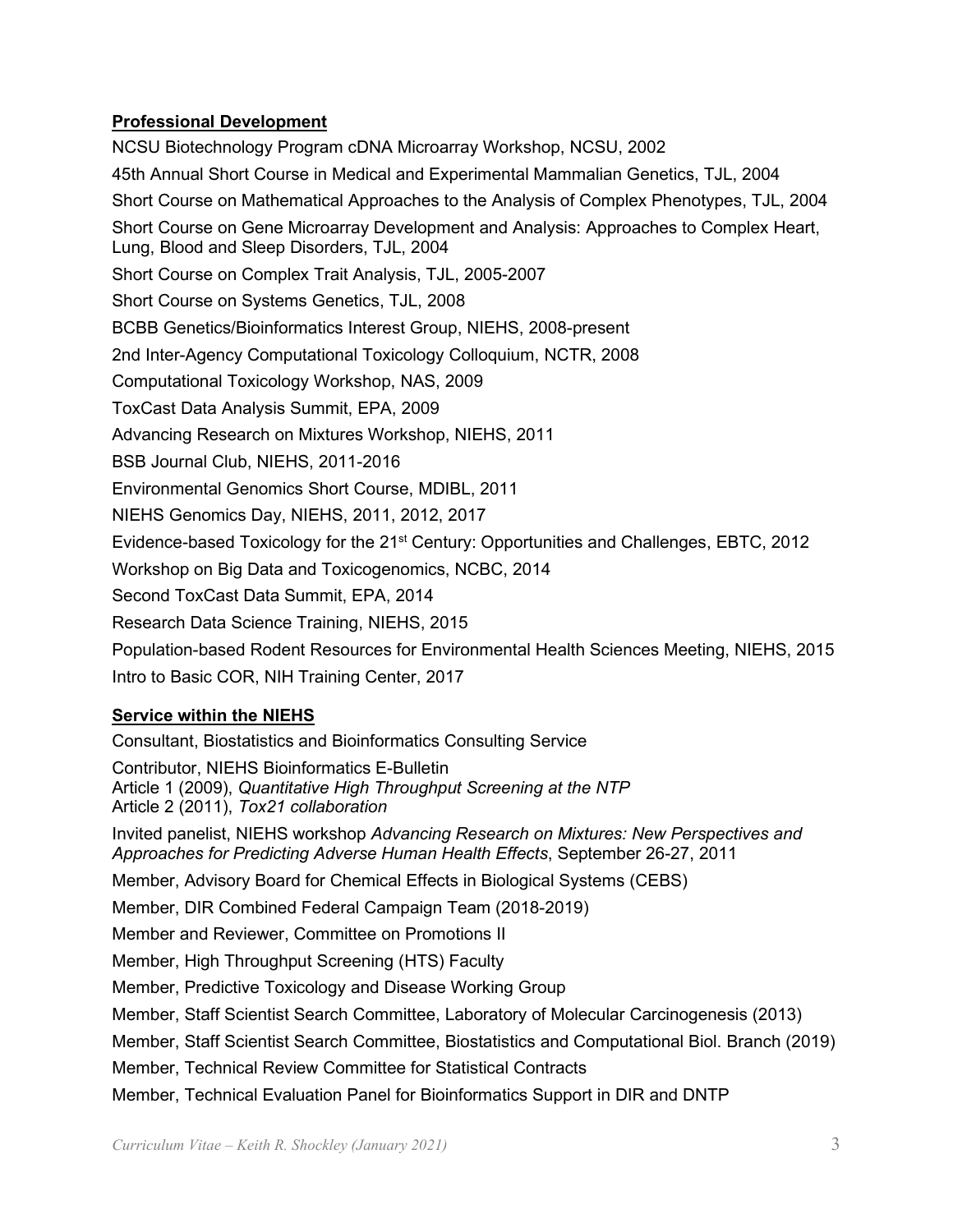Member, Tox21 Bioinformatics Working Group (Co-chair 2008-2011) Member and Reviewer, Toxicogenomics (TGMX) Faculty

## **Teaching**

 *Proteolysis in Hyperthermophiles*", NCSU, 2002 Guest lecture for NCSU Biotechnology Program cDNA Microarray Workshop, "*Regulation of* 

Guest lecture for Short Course on Gene Microarray Development & Analysis: Approaches to Heart, Lung, Blood and Sleep Disorders, "*Affymetrix arrays: Diagnostics and Analysis Tools*", TJL, 2004

 Guest lecture for Short Course on Complex Trait Analysis, "*Introduction to R/maanova*", TJL, 2006

Guest lectures for Short Course on Experimental Tools in Model Systems of Translational Vision Research, "*Microarray Experiment Design and Analysis*", TJL, 2006

Faculty member and lecturer for advanced high school distance course "Independent Studies in Computational Biology", The Center for Genome Dynamics, TJL, 2006-2008

Guest lectures for short courses on Complex Trait Analysis (2007) and Systems Genetics (2008), *"Interpreting Gene Lists: Using GO Terms"*, TJL, 2007 & 2008

Instructor, Introduction to Biostatistics and Bioinformatics Short Courses presented by members of the Integrative Bioinformatics Support Group and the Biostatistics and Computational Biology Branch, "qHTS Analysis" and "DNA Microarray Analysis", NIEHS, 2009-2018

Guest faculty member and lecturer for short course on *Environmental Genomics*, "*Introduction to the Statistical Analysis of Microarray Data*"*,* "*Statistical Analysis of Microarray Data: Linear Modeling*" and "*Clustering DNA Microarray Data: Hierarchical Clustering*", Mount Desert Island Biological Laboratory, 2011

Guest speaker for BIT815D (Professional Development), NCSU, 2012

Guest lecture for BIO 592 (Computational Environmental Sciences and Toxicology), "*Quality Control of Tox21 Screening Data Using ANOVA-based Clustering*", NCSU, 2019

#### **Mentoring**

Research mentor for TJL Summer Student Program student Luis Zapata, TJL, 2006

Research mentor for TJL Summer Student Program student Luis Zapata, TJL, 2006<br>Research mentor for TJL Summer Student Program student David Witmer, TJL, 2007

Co-mentor of NIEHS Summers of Discovery Program student Sawyer Bowman who won first place in the high school division of the poster competition, NIEHS, 2010

Co-mentor of NIEHS Summers of Discovery student and Special Volunteer Mitas Ray (high school student) who was a semifinalist for the Intel Science Talent Search competition based on his summer project, NIEHS, 2012-2014

Success coach and panelist for the Master Minds Nine program, NCSU, 2014

Supervisor of Special Volunteer Yan Zhang (M.S., Statistics), NIEHS, 2014-2016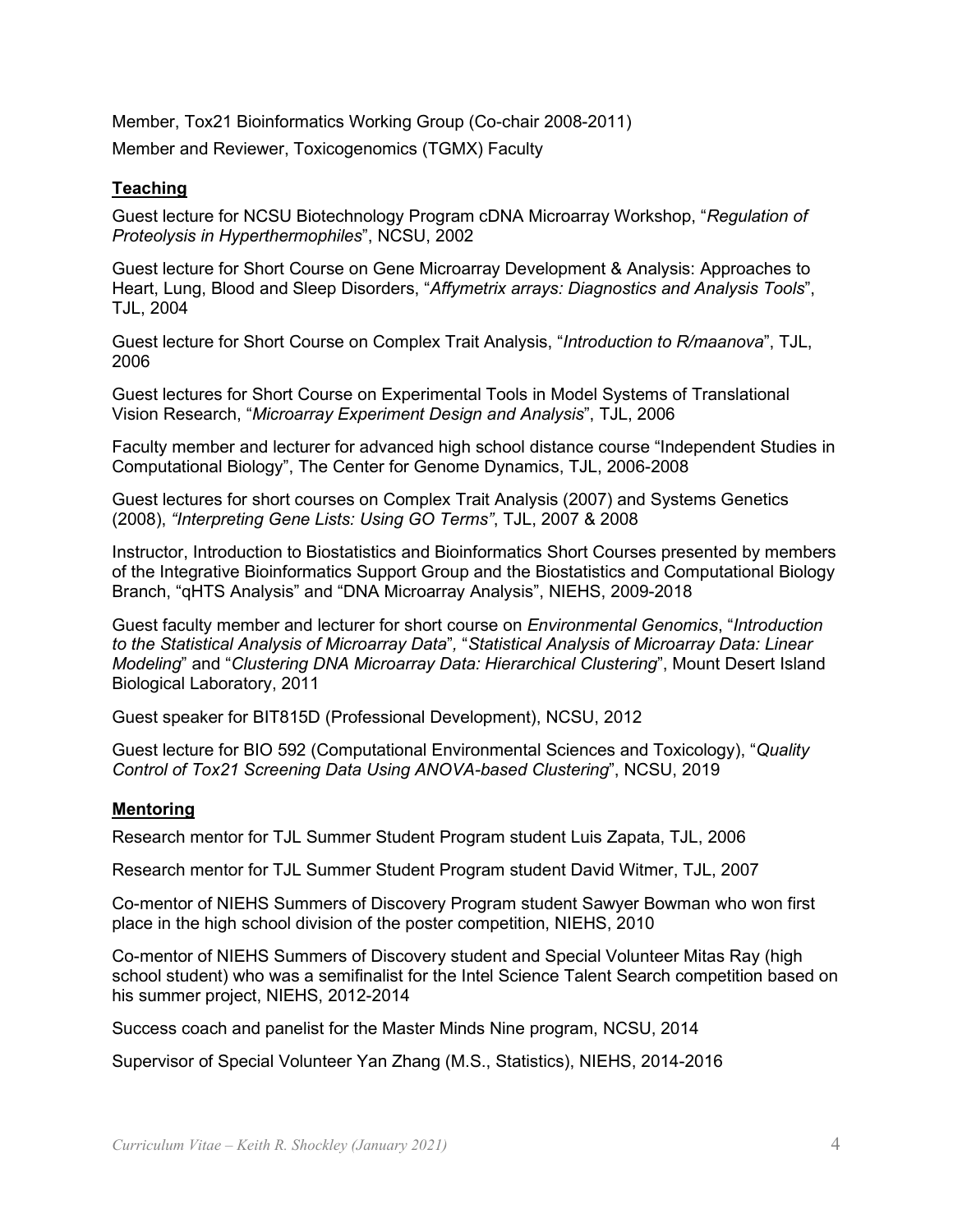Mentor of NIEHS Summer Internship Program student and Special Volunteer Akshay Sankar (undergraduate student, UNC), NIEHS, 2017-2018

Co-mentor of NIEHS Summer Internship Program student and Special Volunteer Alyssa Taylor (undergraduate student, Virginia Wesleyan University; graduate student North Carolina State University), 2019-present

#### **Other Professional Activities**

Editorial Board Member of *Frontiers in Toxicogenomics*, Review Editor, 2011-present

Technical Qualifications Board, EPA, 2016

Editorial Board Member of *Toxicologic Pathology*, 2018-present

 Ad Hoc Panelist for FIFRA Scientific Advisory Panel to review EPA's "Proposed Guidelines for Efficacy Testing of Topically Applied Pesticides Used Against Certain Ectoparasitic Pests on Pets", 2019

 Editorial Board Member of *Frontiers in Computational Toxicology and Informatics*, Review Editor, 2019-present

Member of Health and Environmental Sciences Institute (HESI) Juvenile Animal Clinical Pathology Reference Data Work Group, 2020-present

 Contributor to High-throughput Discovery Science & Inquiry-based Case Studies for Today's Students: Research Coordination Network in Undergraduate Biology Education, 2020-present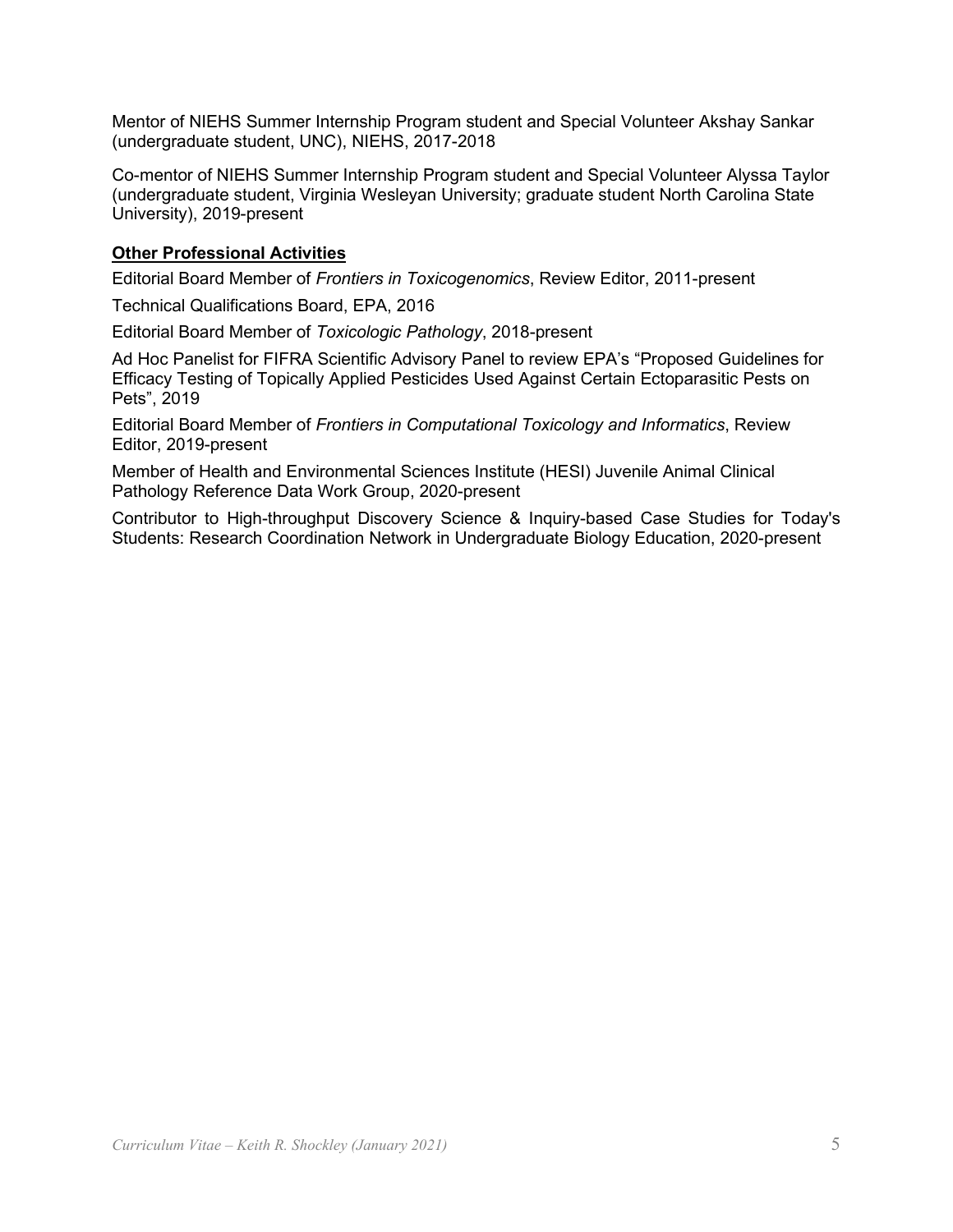## **Publications**

# *Peer-Reviewed Journal Articles –*

- hydrolases in the hyperthermophilic bacterium *Thermotoga maritima* grown on glucan- and 1. Chhabra SR, **Shockley KR**, Ward DE, Kelly RM. (2002). Regulation of endo-acting glycosyl mannan-based polysaccharides. Appl. Environ. Microb. 68:545-554. PMCID: PMC126696.
- 2. Ward DE, **Shockley KR**, Chang LS, Levy RD, Michel JK, Conners SB, Kelly RM. (2002). Proteolysis in hyperthermophilic microorganisms. Archaea. 1:63-74. PMCID: PMC2685542.
- 3. Chhabra SR, **Shockley KR**, Connors SB, Scott KL, Wolfinger RD, Kelly RM. (2003). Carbohydrate-induced differential gene expression patterns in the hyperthermophilic bacterium *Thermotoga maritima*. J. Biol. Chem. 278:7740-7752.
- shock response by the hyperthermophilic archaeon *Pyrococcus furiosus*. Appl. Environ. 4. **Shockley KR**, Ward DE, Chhabra SR, Conners SB, Montero CI, Kelly RM. (2003). Heat Microb. 69:2365-2371. PMCID: PMC154833.
- 5. Gao J, Bauer MW, **Shockley KR**, Pysz MA, Kelly RM. (2003). Growth of hyperthermophilic archaeon *Pyrococcus furiosus* on chitin involves two family 18 chitinases. Appl. Environ. Microb. 69:3119-3128. PMCID: PMC161489.
- 6. Montero CI, Conners SB, Johnson MR, Pysz MA, **Shockley KR**, Kelly RM. (2004). Microbial ecology of hydrothermal biotopes. SPIE Proc. Ser. 5163:171-178.
- Extremophiles. 8:209-217. 7. Pysz MA, Ward DE, **Shockley KR**, Conners SB, Kelly RM. (2004). Transcriptional analysis of dynamic heat-shock response by the hyperthermophilic bacterium *Thermotoga maritima*.
- 8. Johnson MR, Montero CI, Conners SB, **Shockley KR**, Pysz MA, Kelly RM. (2004). Functional genomics-based studies of the microbial ecology of hyperthermophilic microorganisms. Biochem. Soc. T. 32:188-192.
- 9. Pysz, MA, **Shockley KR**, Montero CI, Conners SB, Ward DE, Kelly RM. (2004). Transcriptional analysis of biofilm formation processes in the anaerobic, hyperthermophilic bacterium *Thermotoga maritima*. Appl. Environ. Microb. 70:6098-6112. PMCID: PMC522082.
- 10. Johnson MR, Montero CI, Conners SB, **Shockley KR**, Bridger SL, Kelly RM. (2005). Population density-dependent regulation of exopolysaccharide formation in the hyperthermophilic bacterium *Thermotoga maritima*. Mol. Microbiol. 55:664-674.
- for continuous growth of the hyperthermophile *Thermotoga maritima*. Appl. Environ. Microb. 11. **Shockley KR**, Scott KL, Pysz MA, Conners SB, Johnson MR, Montero CI, Wolfinger RD, Kelly RM. (2005). Genome-wide transcriptional variation within and between steady states 71:5572-5576. PMCID: PMC1214699.
- 12. Conners SB, Montero CI, Johnson MR, Comfort DA, **Shockley KR**, Chhabra SR, Kelly RM. (2005). An expression-driven approach to the prediction of carbohydrate transport and utilization regulons in the hyperthermophilic bacterium *Thermotoga maritima*. J. Bacteriol. 187:7267-7282. PMCID: PMC1272978.
- 13. Johnson MR, Conners SB, Montero CI, Chou CJ, **Shockley KR,** Kelly RM. (2006). The *Thermotoga maritima* phenotype is impacted by syntrophic interaction with *Methanococcus*  jannaschii in hyperthermophilic coculture. Appl. Environ. Microb. 72:811-818. PMCID: PMC1352257.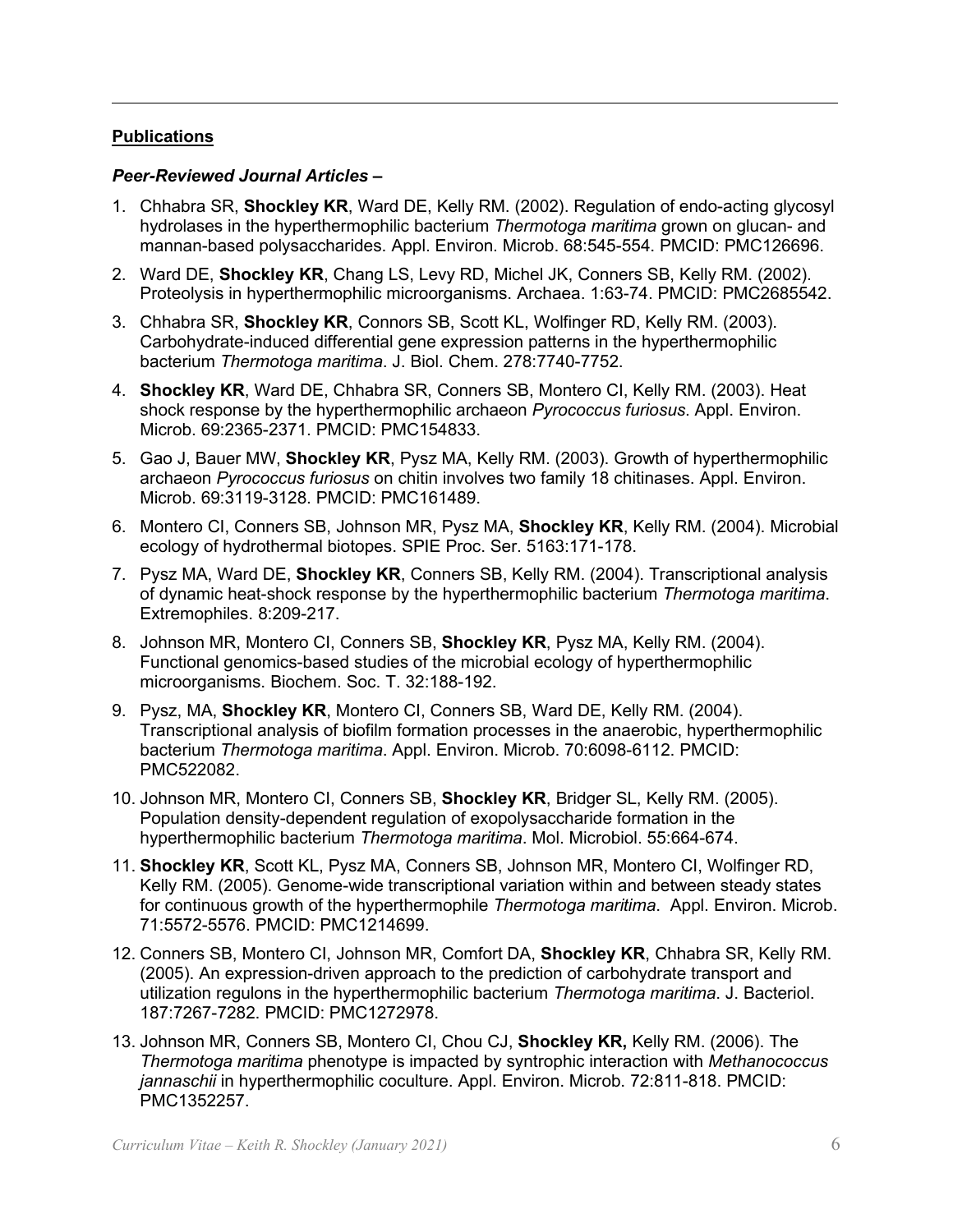- 14. Lee HS, **Shockley KR**, Schut GJ, Conners SB, Montero CI, Johnson MR, Chou CJ, Bridger SL, Wigner N, Brehm SD, Jenney Jr. FE, Comfort DA, Kelly RM, Adams MWW. (2006). Transcriptional and biochemical analysis of starch metabolism in the hyperthermophilic archaeon *Pyrococcus furiosus*. J. Bacteriol. 188:2115-2125. PMCID: PMC1428126.
- 15. **Shockley KR,** Churchill GA. (2006). Gene expression analysis of mouse chromosome substitution strains. Mamm. Genome. 17:598-614.
- 16. Li R, Tsaih S-W, **Shockley K**, Stylianou IM, Wergedal J, Paigen B, Churchill GA. (2006). Structural model analysis of multiple quantitative traits. PLoS Genet. 2:e114. PMCID: PMC1513264.
- 17. Cui X, Affoutit J, **Shockley KR**, Woo Y, Churchill GA. (2006). Inheritance patterns of transcript levels in F1 hybrid mice. Genetics. 174**:**627-637. PMCID: PMC1602077.
- 18. Zimmerman JE, Rizzo W, **Shockley KR**, Raizen DM, Mackiewicz M, Churchill GA, Pack AI. (2006). Multiple mechanisms limit the duration of wakefulness in *Drosophila* brain. Physiol. Genomics. 27**:**337-350.
- 19. Madding LS, Michel JK, **Shockley KR**, Conners SB, Epting KL, Johnson MR, Kelly RM. (2007). Role of the β1 subunit in the function and stability of the 20S proteasome in the hyperthermophilic archaeon *Pyrococcus furiosus*. J. Bacteriol. 189**:**583-590. PMCID: PMC1797377.
- system *in vitro* and *in vivo*. Endocrinology. 148**:**903-911. PMCID: PMC1851001. 20. Lecka-Czernik B, Ackert-Bicknell C, Adamo ML, Marmejelos V, Churchill GA, **Shockley KR**, Reid I, Gray A, Rosen CJ. (2007). Activation of peroxisome proliferator-activated receptor  $\gamma$ (PPARγ) by rosiglitazone suppresses components of the insulin-like growth factor regulatory
- 21. **Shockley KR**, Rosen CJ, Churchill GA, Lecka-Czernik B. (2007). PPARγ2 regulates a molecular signature of marrow mesenchymal stem cells. PPAR Research. 81219. PMCID: PMC2234088.
- 22. Mackiewicz M, **Shockley KR**, Romer R, Galante R, Zimmerman JE, Nadoo N, Baldwin D, Churchill GA, Pack AI. (2007). Macromolecule biosynthesis – a key function of sleep. Physiological Genomics. Physiol. Genomics. 31**:**441-457.
- 23. Chou CJ, **Shockley KR**, Conners SB, Lewis DL, Comfort DA, Adams MWW, Kelly RM. (2007). Impact of glucan substrate linkage and elemental sulfur on bioenergetics and hydrogen production by the hyperthermophilic archaeon *Pyrococcus furiosus*. Appl. Environ. Microb. 73**:**6842-6853. PMCID: PMC2074980.
- 24. Stylianou IM, Affourtit JP, **Shockley KR**, Abdi FA, Sanjeev B, Rollins J, Churchill GA, Paigen BA. (2008). Applying Gene Expression, Proteomics and SNP Analysis for complex trait gene identification. Genetics. 178**:**1795-1805. PMCID: PMC2278051.
- 25. Ackert-Bicknell CL, **Shockley KR**, Horton LG, Lecka-Czernik B, Churchill GA, Rosen CL. (2009). Strain specific effects of Rosiglitazone on bone mass, body composition and serum IGF-1. Endocrinology. 150**:**1330-1340. PMCID: PMC2654751.
- 26. Mackiewicz M, Zimmerman J, **Shockley KR**, Churchill GA, Pack AI. (2009). What are microarrays teaching us about sleep? Trends in Molecular Medicine 15**:**79-87. PMCID: PMC2942088.
- 27. **Shockley KR**, Lazarenko OP, Czernik PJ, Rosen CJ, Churchill GA, Lecka-Czernik B. (2009). PPAR-γ2 nuclear receptor controls multiple regulatory pathways of osteoblast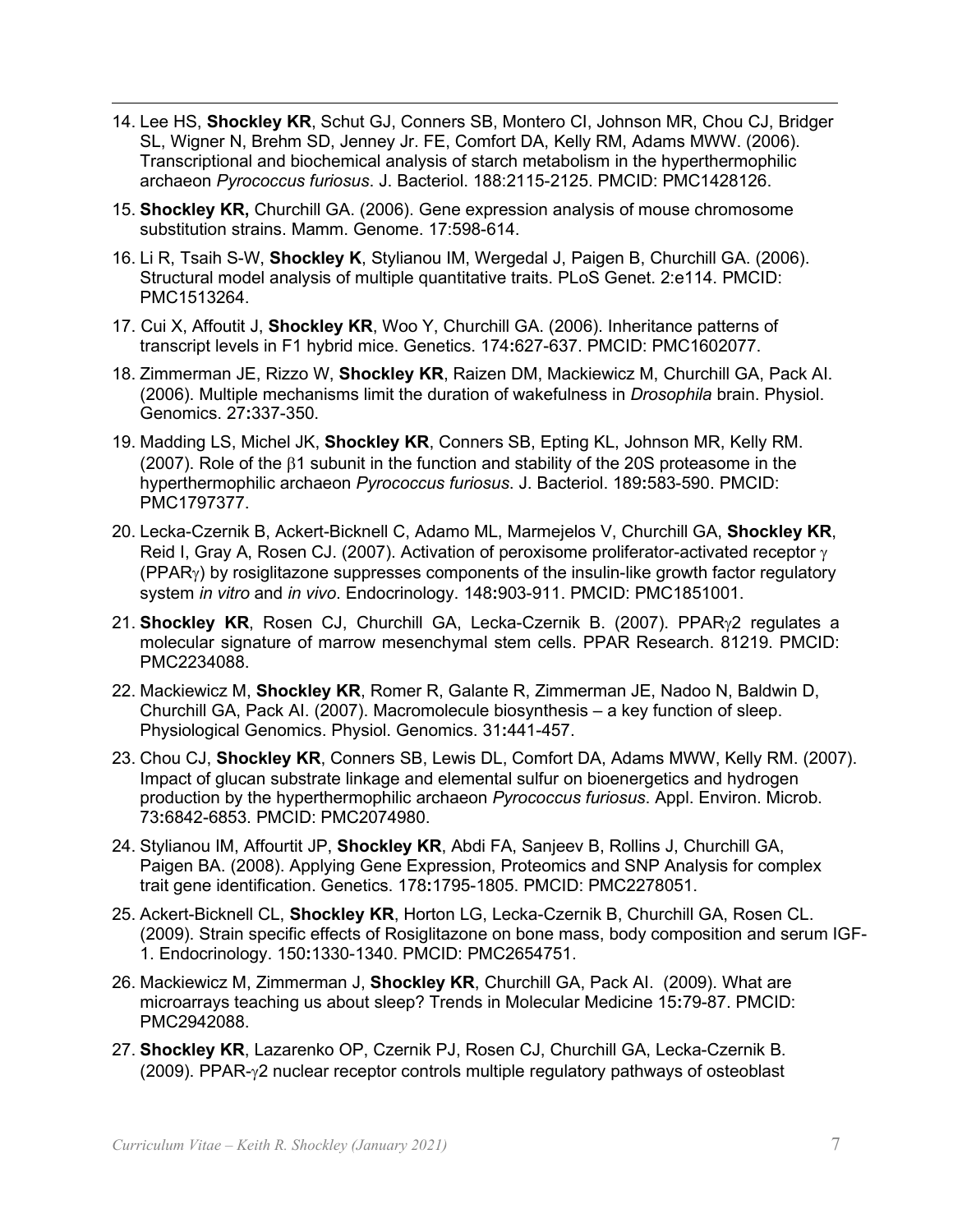differentiation from marrow mesenchymal stem cells. J. Cell. Biochem. 106**:**232-246. PMCID: PMC2745312.

- 28. **Shockley KR\***, Witmer D, Burgess-Herbert SL, Paigen B, Churchill GA. (2009). Effects of atherogenic diet on hepatic gene expression across mouse strains. Physiol. Genomics. 39:172-182. PMCID: PMC2789673. [commentary on article appears in same issue, Physiol. Genomics 39:169-171]
- 29. Hoenerhoff MJ, Pandiri AR, Lahousse SA, Hong HH, Ton TV, Auerbach SS, Gerrish K, Bushel PR, **Shockley KR**, Peddada SD, Sills RC. (2011). Global gene expression profiling of spontaneous hepatocellular carcinoma in B6C3F1 mice: similarities in the molecular landscape with human liver cancer. Toxicol. Pathol. 39:678-699. PMCID: PMC4955670.
- 30. Dunnick JK, Brix A, Cunny H, Vallant M, **Shockley KR**. (2012). Characterization of polybrominated diphenyl ether toxicity in Wistar Han rats and use of liver microarray data for predicting disease susceptibilities. Toxicol. Pathol. 40:93-106. PMCID: PMC4816085.
- from quantitative high throughput screening data. Environ. Health Persp. 120:1107-1115. 31. **Shockley KR\***. (2012). A three-stage algorithm to make toxicologically relevant activity calls PMCID: PMC3440085.
- 32. Pandiri AR, Sills RC, Ziglioli V, Ton TV, Hong HH, Lahousse SA, Gerrish KE, Auerbach SS, **Shockley KR**, Bushel PR, Peddada SD, Hoenerhoff MJ. (2012). Differential transcriptomic analysis of spontaneous lung tumors in B6C3F1 mice: comparison to human non-small cell lung cancer. Toxicol. Pathol. 40:1141-1159. PMCID: PMC4799722.
- P, Rider C, Kooistra L, Nyska A, Sills RC. (2013). Hepatocellular carcinomas in B6C3F1 33. Hoenerhoff MJ, Pandiri AR, Snyder SA, Hong HH, Ton TV, Peddada S, **Shockley K**, Chan mice treated with Ginkgo biloba extract for two years differ from spontaneous liver tumors in cancer gene mutations and genomic pathways. Toxicol. Pathol. 41:826-841. PMCID: PMC4799723.
- 34. Teng C, Goodwin B, **Shockley K**, Xia M, Huang R, Norris J, Merrick A, Jetten AM, Austin CP, Tice RR. (2013). Bisphenol A affects androgen receptor function via multiple mechanisms. Chem.-Biol. Interact. 203:556-564. PMCID: PMC3722857.
- 35. Anafi RC, Pellegrino R, **Shockley KR**, Romer M, Tufik S, Pack AI. (2013). Sleep is not just for the brain: transcriptional responses to sleep in peripheral tissues. BMC Genomics. 14:362. PMCID: PMC3701596.
- 36. **Shockley KR\***. (2014). Using weighted entropy to rank chemicals in quantitative high throughput screening experiments. J. Biomol. Screen. 19:344-353. PMCID: PMC4029130.
- characterized by dysregulation of cellular growth and immune function pathways. Toxicol. 37. Blackshear PE, Pandiri AR, Ton TV, Clayton NP, **Shockley KR**, Peddada SD, Gerrish KE, Sills RC, Hoenerhoff MJ. (2014). Spontaneous mesotheliomas in F344/N rats are Pathol. 42:863-876. PMCID: PMC4967937.
- 38. Ray M, **Shockley K**, Kissling G. (2014). Minimizing systematic errors in quantitative high throughput screening data using standardization, background subtraction, and nonparametric regression. J. Exp. Second Sci. 3(2). PMCID: PMC5102623.
- 39. Huang R, Sakamuru S, Martin M, Reif D, Judson R, Houck K, **Shockley KR**, Fostel J, Witt K, Tong W, Zhao T, Dix D, Tice RR, Simeonov A, Austin CP, Xia M. (2014). Profiling of the Tox21 10K compound library for environmental agonists and antagonists of the estrogen receptor signaling pathway. Sci. Rep. 4:5664. PMCID: PMC4092345.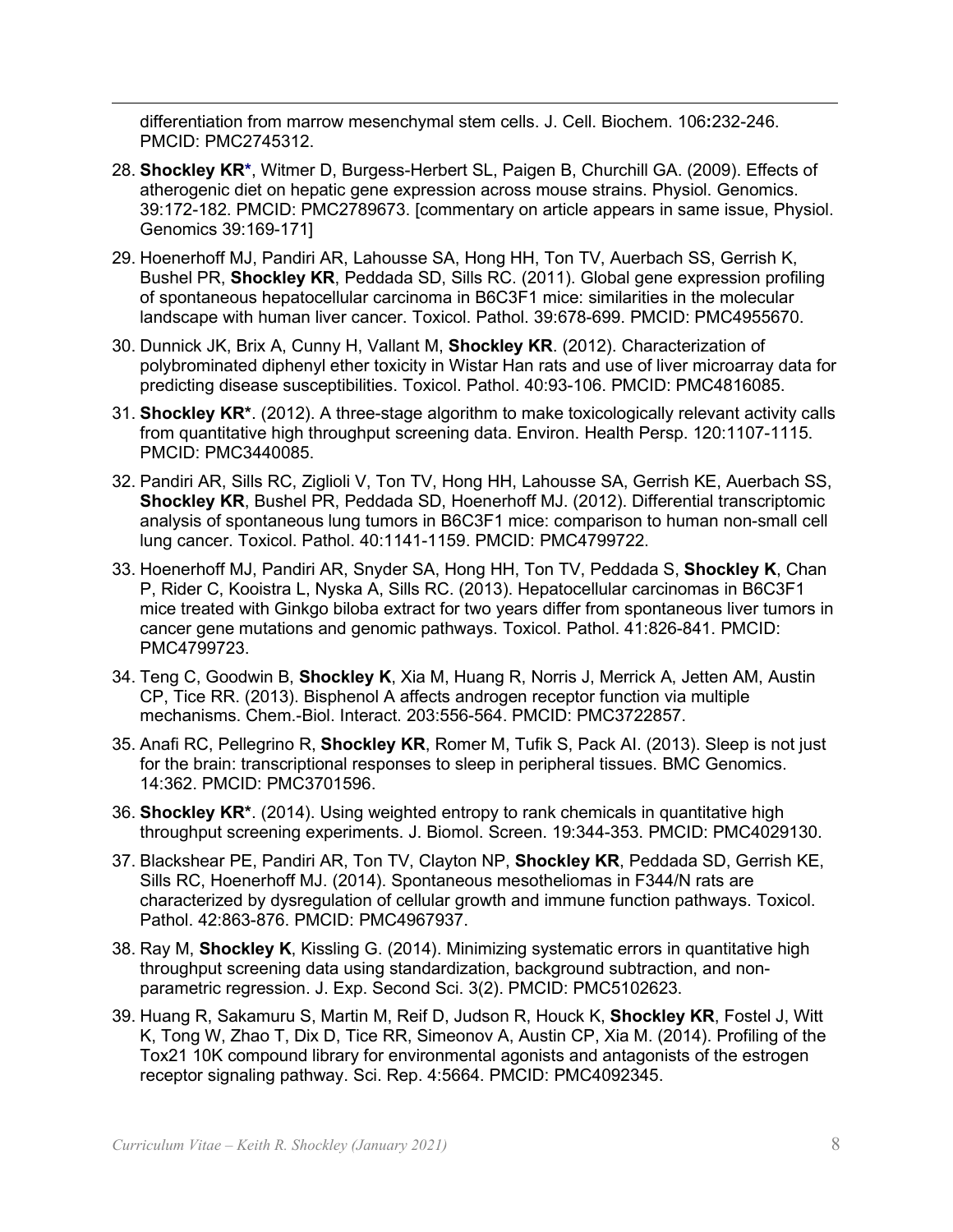- 40. Arnardottir ES, Nikonova EV, **Shockley KR**, Podtelezhnikov AA, Tanis KQ, Stone DJ, Gislason T, Winrow CH, Pack AI. (2014). Blood gene expression reveals reduced circadian rhythmicity in individuals resistant to sleep deprivation. Sleep. 37:1589-1600. PMCID: PMC4173916. [editorial on article appears in same issue, Sleep 37:1581-1589]
- 41. George-Raizen JB, **Shockley KR**, Trojanowski NF, Lamb AL, Raizen DM. (2014). Dynamically-expressed prion-like proteins form a cuticle in the pharynx of *Caenorhabditis elegans*. Biol. Open. 3:1139-1149. PMCID: PMC4232772.
- of mesothelioma in vinylidene chloride-exposed F344/N rats reveal immune dysfunction, 42. Blackshear PE, Pandiri AR, Nagai H, Bhusari S, Hong L, Ton TV, Clayton NP, Wyde M, **Shockley KR**, Peddada SD, Gerrish KE, Sills RC, Hoenerhoff MJ. (2015). Gene expression tissue damage, and inflammation pathways. Toxicol. Pathol. 43:171-185. PMCID: PMC4275413.
- 43. French JE, Morgan DL, Shepherd K, Price HC, King D, Kissling GE, Witt KL, **Shockley KR**, Pedersen LC, Gatti DM, Svenson KL, Munger SC, Churchill GA. (2015). Population based genetic determinants of individual susceptibility to benzene toxicity. Environ. Health Perspect. 123:237-245. PMCID: PMC4348743.
- 44. **Shockley KR\***. (2015). Quantitative high-throughput screening data analysis: challenges and recent advances. Drug Discov. Today 20:296-300. PMCID: PMC4375054.
- Kanaya N, Lu H, Svoboda D, Witt KL, Merrick BA, Teng CT, Tice RR. (2015). Cell-based 45. Chen S, Hsieh J-H, Huang R, Sakamuru S, Sin LY, Xia M, **Shockley KR**, Auerbach S, high-throughput screening for aromatase inhibitors in the Tox21 10K library. Toxicol. Sci. 147:446-457. PMCID: PMC4592355.
- 46. Bhusari S, Pandiri A, Hiroaki N, Yu W, Foley J, T TV, DeVito M, **Shockley KR**, Peddada S, Gerrish K, Malarkey D, Hooth M, Sills R, Hoenerhoff M. (2015). Genomic profiling reveals unique molecular alterations in hepatoblastomas and adjacent hepatocellular carcinomas in B6C3F1 mice. Toxicol. Pathol. 43:1114-1125. PMCID: PMC4670276.
- K, Wyde M, Sills RC, Hoenerhoff MJ. (2016). Renal cell carcinomas in vinylidene chloride 47. Hayes SA, Pandiri AR, Ton TT, Hong HH, Clayton NP, **Shockley KR**, Peddada SD, Gerrish exposed male B6C3F1 mice are characterized by oxidative stress and TP53 pathway dysregulation. Toxicol. Pathol. 44:71-87. PMCID: PMC4752433.
- 48. Pei Y, Peng J, Behl M, Sipes NS, **Shockley KR**, Rao MS, Tice RR, Zeng X. (2016). Comparative neurotoxicity screening in human iPSC-derived neural stem cells, neurons and astrocytes. Brain Res. 1638:57-73. PMCID: PMC5032144.
- 49. Boyd WA, Smith MV, Co CA, Pirone JR, Rice JR, **Shockley KR**, Freedman JH. (2016). Developmental effects of the ToxCast™ Phase I and II chemicals in *Caenorhabditis elegans*  and corresponding responses in zebrafish, rats, and rabbits. Environ. Health Persp. 124:586-593. PMCID: PMC4858399.
- 50. **Shockley KR\***. (2016). Estimating potency in high-throughput screens by maximizing the rate of change in weighted Shannon entropy. Sci. Rep. 6:27897. PMCID: PMC4908415.
- 51. Dunnick JK, Merrick BA, Brix A, Morgan DL, Gerrish K, Wang Y, Flake G, Foley J, **Shockley KR**. (2016). Molecular changes in the nasal cavity after N,N-Dimethyl-p-toluidine exposure. Toxicol. Path. 44:835-847. PMCID: PMC5804348.
- 52. Dunnick JK, Morgan DL, Elmore SA, Gerrish K, Pandiri A, Ton TV, **Shockley KR**, Merrick BA. (2017). Tetrabromobisphenol A activates the hepatic interferon pathway in rats. Toxicol. Lett. 266:32-41. PMCID: PMC5791538.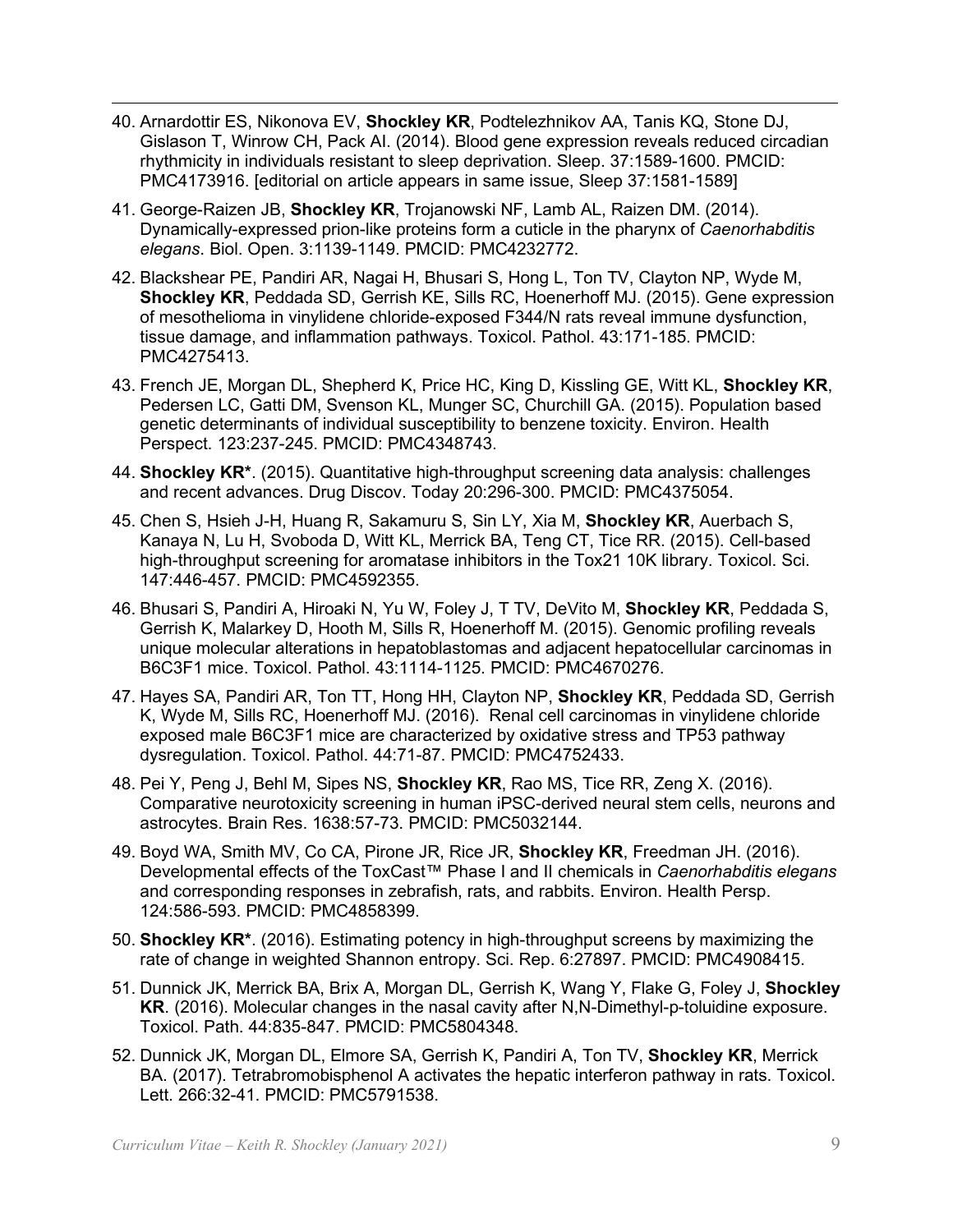- 53. Dunnick JK, **Shockley KR**, Morgan DL, Brix A, Gerrish K, Sanders M, Ton TV, Pandiri A. (2017). Hepatic transcriptomic alterations for N,N-Dimethyl-p-toluidine (DMPT) and p-Toluidine after 5-day exposure in rats. Arch. Toxicol. 91:1685-1696. PMCID: PMC5364093.
- 54. Perron IJ, Keenan BT, Chellappa K, Lahens N, Yohn NL, **Shockley KR**, Pack AI, Veasey SC. (2018). Dietary challenges differentially affect activity and sleep/wake behavior: isolating independent associations with diet/energy balance and body weight. PLoS One. 13:e0196743. PMCID: PMC5945034.
- 55. Yamashita H, Hoenerhoff MJ, **Shockley KR**, Peddada SD, Gerrish KE, Sutton D, Cummings CA, Wang Y, Foley JF, Behl M, Waidyanatha S, Sills RC, Pandiri AR. (2018). Reduced disc shedding and phagocytosis of photoreceptor outer segment contributes to kava kava extract-induced retinal degeneration in F344/N rats. Toxicol. Pathol. 46: 564-573. PMCID: PMC6027611.
- 56. **Shockley KR\*** and Kissling GE. (2018). Statistical guidance for reviewers of *Toxicologic Pathology*. Toxicol. Path. 46:647-652. PMCID: PMC6063795.
- 57. Dunnick JK, **Shockley KR**, Pandiri AR, Kissling GE, Gerrish KE, Ton TV, Wilson RE, Brar SS, Brix AE, Waidyanatha S, Mutlu E, Morgan DL. (2018). PBDE-47 and PBDE mixture (DE-71) toxicities and liver transcriptomic changes at PND22 after in utero/postnatal exposure in the rat. Arch. Toxicol. 92:3415-3433. PMCID: PMC6706773.
- quantitative high throughput screening data. Front. Genet. 10:387. PMCID: PMC6520559. 58. **Shockley KR**, Gupta S, Harris SF, Lahiri SN, Peddada SD. (2019). Quality control of
- 59. Hsieh J-H, Smith-Roe SL, Huang R, Sedykh A, **Shockley KR**, Auerbach SS, Merrick BA, Xia M, Tice RR, Witt KL. (2019). Identifying compounds with genotoxicity potential using Tox21 high-throughput screening assays. Chem. Res. Toxicol. 32:1384-1401. PMCID: PMC6740247.
- 60. Moore RR, Nagain H, Miller RA, Hardisty JF, Allison N, **Shockley KR**, Malarkey DE. (2019). Comparative incidences and biological outcomes for thymoma in various rat strains in National Toxicology Program studies. Toxicol. Pathol. 47:833-841. PMCID: PMC6814546.
- 61. Dunnick JK, **Shockley KR**, Morgan DL, Travlos G, Gerrish KE, Ton TV, Wilson RE, Brar SS, Brix AE, Waidyanatha S, Mutlu E, Pandiri AR. (2020). Hepatic transcriptomic patterns in the neonatal rat after pentabromodiphenyl exposure. Toxicol. Pathol. 48:338-349. PMCID: PMC7596650.
- GE, **Shockley KR**, Tice RR, Bucher JR, Witt KL. (2020). Evaluation of the genotoxicity of 62. Smith-Roe S, Wyde M, Stout M, Winters JW, Hobbs CA, Shepard KG, Green AS, Kissling cell phone radiofrequency radiation in male and female rats and mice following subchronic exposure. Environ. Mol. Mutagen. 61:276-290. PMCID: PMC7027901.
- assessment of 4-methylimidazole administered in the diet to Hsd:Sprague Dawley SD rats. 63. Behl M, Willson CJ, Cunny H, Foster PMD, McIntyre B, Shackelford C, **Shockley KR**, McBride S, Turner K, Waidyanatha S, Blystone CR. (2020). Multigenerational reproductive Reprod. Toxicol. 98:13-28. PMC Compliance in Process.
- 64. Yamashita H, Surapureddi S, Kovi RC, Bhusari S, Ton TV, Li JL, **Shockley KR**, Peddada SD, Gerrish KE, Rider CV, Hoenerhoff MJ, Sills RC, Pandiri AR. (2020). Unique microRNA alterations in hepatocellular carcinomas arising either spontaneously or due to chronic exposure to Ginkgo biloba extract (GBE) in B6C3F1/N mice. Arch. Toxicol. 94:2523-2541. PMC Compliance in Process.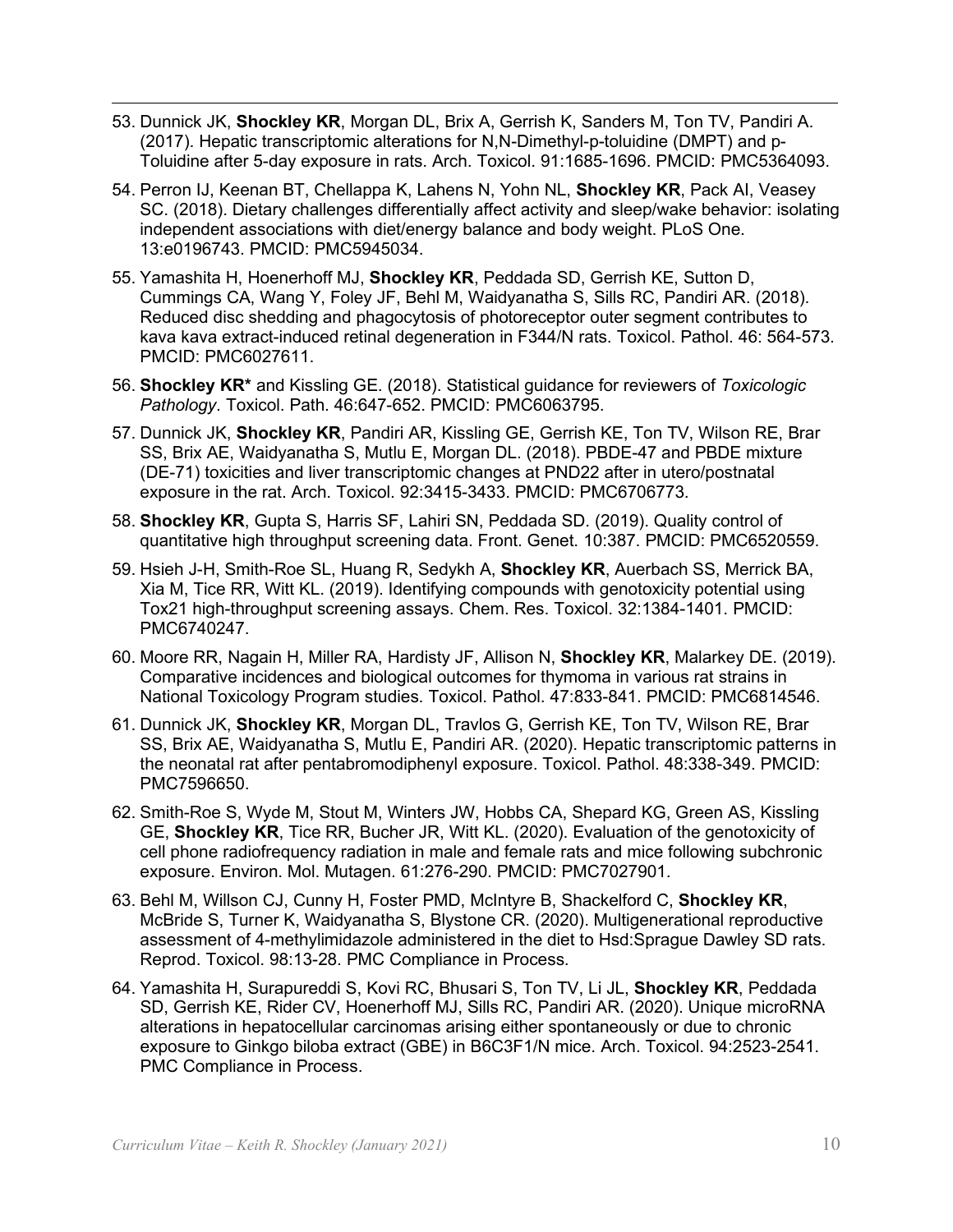- **KR**, Stout M, Travlos G, Buccellato M, Fallacara D, Harris S, Kissling GE, Manheng W, Surh 65. Frawley RP, Witt KL, Cunny H, Germolec DR, Jackson-Humbles D, Malarkey D, **Shockley**  II, White Jr K, Auerbach SS. (2020). Evaluation of 2-methoxy-4-nitroaniline (MNA) in hypersensitivity, 14-day subacute, reproductive, and genotoxicity studies. Toxicol. 441:152474. PMCID: PMC7717523.
- 66. Watson ATD, Sutherland VL, Cunny H, Miller-Pinsler L, Furr J, Hebert C, Collins B, developing Sprague Dawley rat. Toxicol. Sci. 176:65-73. PMCID: PMC7357175. Waidyanatha S, Smith L, Vinke T, Aillon K, Xie G, **Shockley KR**, McIntyre BS. (2020). Postnatal effects of gestational and lactational gavage exposure to boric acid in the
- legacy and emerging brominated flame retardants following 5-day exposure in the rat. 67. **Shockley KR**, Cora MC, Malarkey DE, Jackson-Humbles D, Vallant M, Collins BJ, Mutlu E, Robinson V, Waidyanatha S, Zmarowski A, Machesky N, Richey J, Harbo S, Cheng E, Patton K, Sparrow B, Dunnick JK. (2020). Comparative toxicity and liver transcriptomics of Toxicol. Lett. 332:222-234. PMC Compliance in Process.
- 68. Hubbard TD, Brix A, Blystone CR, McIntyre BS, **Shockley K**, Cunny H, Waidyanatha S, Turner KJ, McBride S, Roberts GK. (2020). Butylparaben multigenerational reproductive assessment by continuous breeding in Hsd:Sprague Dawley SD rats following dietary exposure. Reprod. Toxicol. 96:258-272. PMC Compliance in Process.
- Patton K, Sparrow B, Dunnick JK. (2020). Transcriptomic data from the rat liver after five 69. **Shockley KR\***, Cora MC, Malarkey DE, Jackson-Humbles D, Vallant M, Collins BJ, Mutlu E, Robinson V, Waidyanatha S, Zmarowski A, Machesky N, Richey J, Harbo S, Cheng E, days of exposure to legacy or emerging brominated flame retardants. Data Brief. 32: 106136. PMCID: PMC7452714.
- 70. Sills R, Johnson G, Anderson R, Johnson C, Staup M, Brown D, Churchill S, Kurtz D, Cushman J, Waidyanatha S, Robinson V, Cesta M, Behl M, **Shockley KR,** Little P. (2020). Qualitative and quantitative neuropathology approaches using magnetic resonance microscopy (diffusion tensor imaging) and stereology in a hexachlorophene model of myelinopathy in Sprague-Dawley rats. Toxicol. Pathol. 48:965-980. PMCID: PMC7755100.
- 71. Tokarz DA, Steinbach TJ, Lokhande A, Srivastava G, Ugalmugle R, Co C, **Shockley KR**, Singletary E, Cesta M, Thomas H, Chen V, Hobbie K, Crabbs TA. Using artificial intelligence to detect, classify, and objectively score severity of rodent cardiomyopathy. Toxicol. Pathol. (in press).
- M, Shockley KR, Stout M, Blystone C, Germolec D. (2021). Immunotoxicity of sulfolane 72. Watson ATD, Johnson VJ, Burleson G, Luster MI, Fallacara D, Sparrow B, Cesta M, Cora following developmental exposure in Hsd:Sprague Dawley SD rats and adult exposure in B6C3F1/N mice. J Immunotoxicol. (in press).
- 73. Huang MC, Furr JR, Robinson VG, Betz L, Shockley K, Cunny H, Witt K, Waidyanatha S, Germolec D. (2020). Oral deoxynivalenol toxicity in Harlan Sprague Dawley (Hsd:Sprague Dawley ® SD ®) rat dams and their offspring. Food Chem Toxicol. (in press).

# *Book Chapters –*

- B1) Pysz MA, Rinker KD, **Shockley KR**, Kelly RM. (2001). Continuous cultivation methods for hyperthermophilic biomass and enzyme production. Methods in Enzymology. 330:31-40.
- B2) Kelly RM, **Shockley KR.** (2004). Applications of genomic Data − Enzyme discovery and microbial genomics. *In* C. Fraser, K. Nelson, and T. Read (eds.), Microbial Genomes. Humana Press, Totowa, New Jersey, pp. 461-484.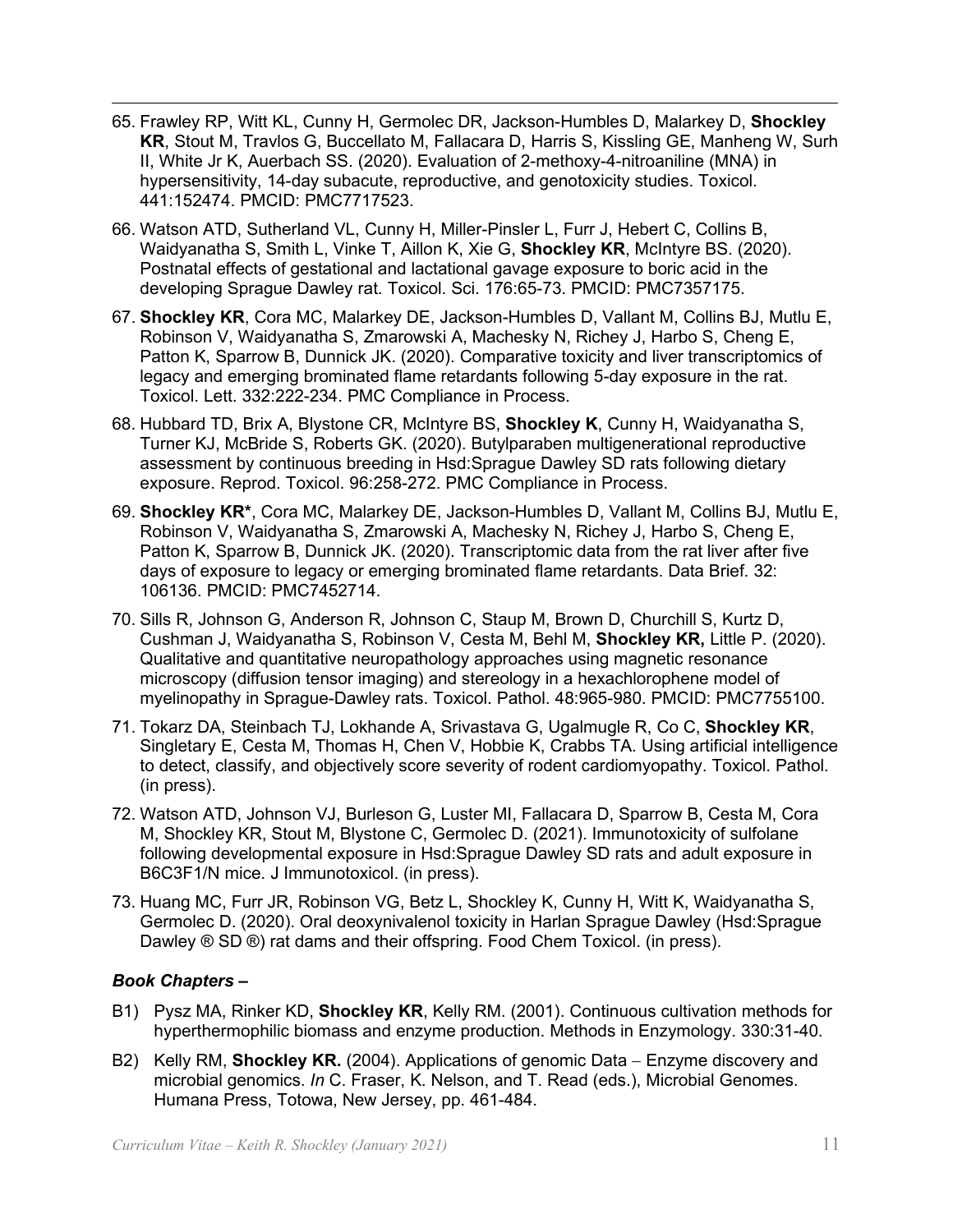- *Pyrococcus furiosus*. Archaea physiology, molecular biology and evolution. In Garrett, R. B3) Adams MWW, Jenney FE, Chou CJ, Hamilton-Brehm S, Poole FL, **Shockley KR**, Tachdijian S, Kelly RM. (2006). Transcriptomics, proteomics and structural genomics of and Klenk, R.- P. (eds.), Archaea. Blackwell Publishing Inc., Malden, Massachusetts.
- response in extremophilic archaea. *In* P. Blum (ed.), Archaea: new models for prokaryotic B4) Tachdjian S, **Shockley KR**, Conners SB, Kelly RM. (2008). Functional genomics of stress biology. Caister Academic Press, Wymondham, UK.

## *Corrections –*

C1) French JE, Gatti DM, Morgan DL, Kissling GE, **Shockley KR**, Knudsen GA, Shepard KG, Price HC, King D, Witt KL, Pedersen LC, Munger SC, Svenson KL, Churchill GA. (2018). Erratum: "Diversity outbred mice identify population-based exposure thresholds and genetic factors that influence benzene-induced genotoxicity". Environ. Health Perspect. 126:069003. PMCID: PMC6084855.

## *Letters to the Editor –*

L1) Smith-Roe SL, **Shockley KR**, Bucher JR, Witt KL. (2020). Response to Letter to the Editor. Environ. Mol. Mutagen. 61: 294-295.

#### *Peer-Reviewed National Toxicology Program Reports –*

#### *Developmental and Reproductive Toxicity Reports*

- Tris(chloroprophyl) phosphate (CAS No. 13674-84-5) in Sprague-Dawley (Hsd:Sprague NTP1) National Toxicology Program. (2020). Prenatal developmental toxicity studies of Dawley SD) rats (gavage studies). Developmental and Reproductive Toxicity Report No. 1. [collaborator]
- NTP2) National Toxicology Program. (2020). Prenatal developmental toxicity studies of 4- Methylcyclohaxanemethanol (CAS No. 34885-03-5) in Sprague-Dawley (Hsd:Sprague Dawley SD) rats (gavage studies). Developmental and Reproductive Toxicity Report No. 2. [collaborator]
- NTP3) National Toxicology Program. (2020). Prenatal developmental toxicity studies of Vinpocetine (CAS No. 42971-09-5) in Sprague-Dawley (Hsd:Sprague Dawley SD) rats (gavage studies). Developmental and Reproductive Toxicity Report No. 3. [collaborator]
- NTP4) National Toxicology Program. (2020). Prenatal developmental toxicity studies of Dimethylaminoethanol bitartrate (CAS No. 5988-51-2) in Sprague-Dawley (Hsd:Sprague Dawley SD) rats (gavage studies). Developmental and Reproductive Toxicity Report No. 4. [collaborator]

#### *Immunotoxicity Reports*

 NTP5) National Toxicology Program. (2020). Dermal hypersensitivity and irritancy studies of 4- methylcyclohexanemethanol (CASRN 34885-03-5) and crude 4- methylcyclohexanemethanol administered topically to female BALB/c. Immunotoxicity Report No. 1. [collaborator]

#### *Research Reports*

 NTP6) National Toxicology Program. (2018). National Toxicology Program approach to genomic dose-response modeling. Research Report No. 5. [contributor]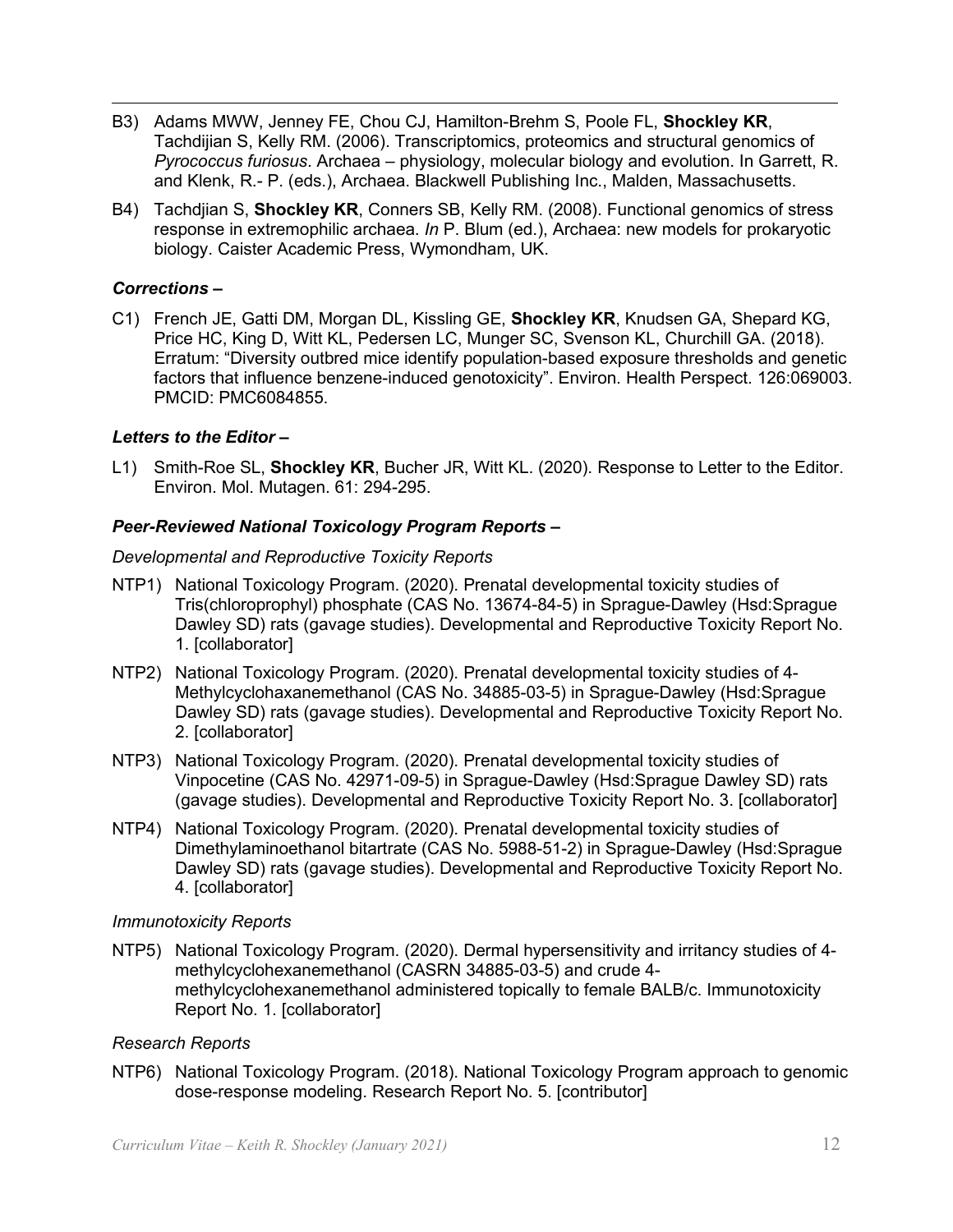NTP7) Harrill AH, Borghoff S, Zorrilla L, Blystone C, Kissling GE, Malarkey D, **Shockley K**, Diversity Outbred (J:DO) mice for toxicology studies. NTP Research Report No. 6. Travlos G, DeVito MJ. (2018). NTP Research Report on performance characteristics of [author]

#### *Technical Reports*

- NTP8) National Toxicology Program. (2018). Toxicology and carcinogenesis studies in frequency (900MHz) and modulations (GSM and CDMA) used by cell phones. Technical Hsd:Sprague Dawley SD rats exposed to whole-body radio frequency radiation at a Report Series No. 595. [contributor]
- NTP9) National Toxicology Program. (2018). Toxicology and carcinogenesis studies in B6C3F1/N mice exposed to whole-body radio frequency radiation at a frequency (1,900 MHz) and modulations (GSM and CDMA) used by cell phones. Technical Report Series No. 596. [contributor]
- NTP10) National Toxicology Program. (2020). Toxicology and carcinogenesis studies of 2- Hydroxy-4-methoxybenzophenone (CASRN 131-57-7) administered in feed to Sprague Dawley (Hsd:Sprague Dawley SD) rats and B6C3F1/N mice. Technical Report Series No. 597. [collaborator]
- NTP11) National Toxicology Program. (2020). Toxicology and Carcinogenesis studies of Perfluorooctanoic Acid (CASRN 335-67-1) administered in feed to Sprague Dawley (Hsd:Sprague Dawley SD) rats. Technical Report Series No. 598. [collaborator]

#### *Toxicity Reports*

- NTP12) National Toxicology Program. (2020). Toxicity studies of Fullerene C60 (1 µm and 50 (Han)] rats and B6C3F1/N mice. Toxicity Report Series No. 87. [collaborator] nm) (CASRN 99685-96-8) administered by nose-only inhalation to Wistar Han [Crl:WI
- SD) rats. Toxicity Report Series No. 91. [collaborator] NTP13) National Toxicology Program. (2020). Toxicity studies of abrasive blasting agents administered by inhalation to F344/NTac rats and Sprague Dawley (Hsd:Sprague Dawley
- nanotubes administered by inhalation to Sprague Dawley (HSD:Sprague Dawley SD) NTP14) National Toxicology Program. (2019). Toxicity studies of 1020 long multiwalled carbon rats and B6C3F1/N mice. Toxicity Report Series No. 94. [collaborator]
- NTP15) National Toxicology Program. (2019). Toxicity studies of myristicin administered by gavage to F344/NTac rats and B6C3F1/N mice. Toxicity Report Series No. 95. [collaborator]
- perfluorooctane sulfonic acid) administered by gavage to Sprague Dawley (HSD:Sprague Dawley SD) rats. Toxicity Report Series No. 96. [collaborator] NTP16) National Toxicology Program. (2019). Toxicity studies of perfluoroalkyl sulfonates (perfluorobutane sulfonic acid, perfluorohexane sulfonate potassium salt, and
- (perfluorohexanoic acid, perfluorooctanoic acid, perfluorononanoic acid, and NTP17) National Toxicology Program. (2019). Toxicity studies of perfluoroalkyl carboxylates perfluorodecanoic acid) administered by gavage to Sprague Dawley (HSD:Sprague Dawley SD) rats. Toxicity Report Series No. 97. [collaborator]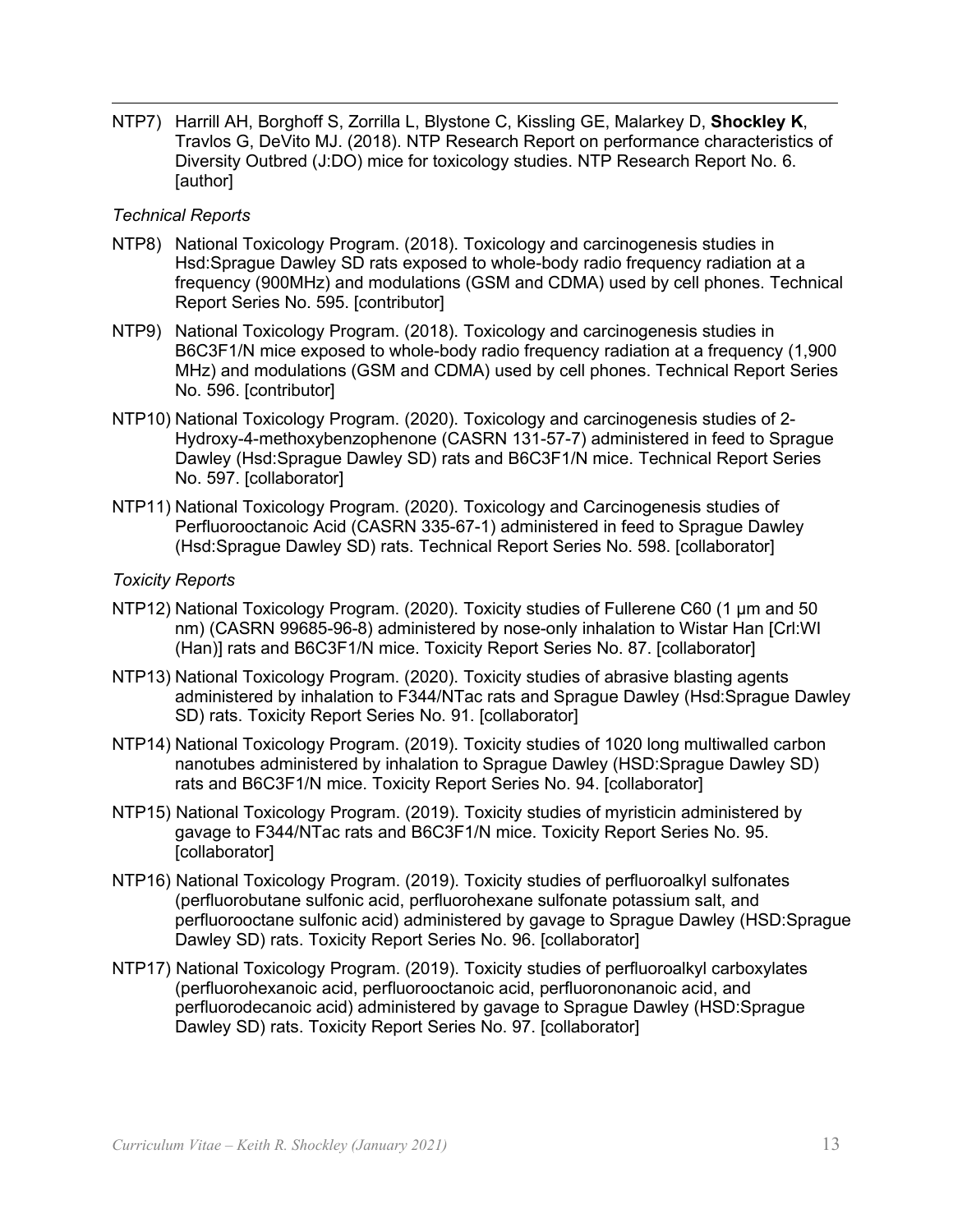## *Published Abstracts –*

- A1) **Shockley KR**, Ward DE, Pysz MA, Chhabra SR, Conners SB, Kelly RM. (2002). Regulation of proteolysis in hyperthermophilic microorganisms. Abstr. Pap. Am. Chem. S. 224:U203-U204.
- 224:U203-U204. A2) Chhabra SR, **Shockley KR**, Conners SB, Scott K, Wolfinger RD, Kelly RM. (2003). aspects. Abstr. Pap. Am. Chem. S. 225:U200. Glycoside hydrolases from *Thermotoga maritima*: physiological and biotechnological
- aspects. Abstr. Pap. Am. Chem. S. 225:U200. A3) Kelly RM, Conners SB, **Shockley KR**, Johnson MR, Montero CI. (2005). Comparative archaeon *Pyrococcus furiosus*. Abstr. Pap. Am. Chem. S. 229:U1174. functional genomics of the hyperthermophilic bacterium *Thermotoga maritima* and the
- A4) Johnson MR, Conners SB, Montero CI, **Shockley KR**, Kelly RM. (2005). Growth phase dependent cell aggregation, maturation and detachment in the hyperthermophilic bacterium *Thermotoga maritima*. Abstr. Pap. Am. Chem. S. 229:U236.
- A5) Conners SB, Montero CI, Comfort DA, **Shockley KR**, Johnson MR, Chhabra SR, Kelly hyperthermophilic bacterium *Thermotoga maritima* through the use of carbohydrate-RM. (2005). Prediction of carbohydrate transport and utilization regulons in the specific transcriptional response. Abstr. Pap. Am. Chem. S. 229:U240.
- A6) Zimmerman JE, Mackiewicz M, Rizzo W, **Shockley K**, Churchill GA, Pack AI. Change in gene expression with sleep and wakefulness in Drosophila brain. (2005). Sleep 28:A341.
- A7) **Shockley K**, Lazarenko O, Churchill G, Ackert-Bicknell C, Rosen C, Lecka-Czernik B. (2005). PPAR-gamma 2 nuclear receptor controls multiple regulatory pathways of osteoblast and adipocyte differentiation including IGF-1 and TGF-beta/BMP signaling. J. Bone Miner. Res. 20:S245.
- A8) Pack A, Zimmerman J, **Shockley K**, Mackiewicz M. Elucidating mechanisms regulating sleep and wake by expression profiling studies. (2006). J. Sleep Res. 15:28.
- A9) Lecka-Czernik B, Lazarenko O, Czernik P, Rosen C, **Shockley K**, Churchill G. (2006). Osteoblastic activity of Wnt signaling pathway is controlled by PPAR-gamma 2 nuclear receptor. J. Bone Min. Res. 21:S382.
- Am. Chem. S. 232:147-BIOT. A10) Michel JK, Madding LS, **Shockley KR**, Conners SB, Epting KL, Johnson MR, Tachdjian S, Kelly RM. (2006). Functional role of beta proteins in theomophilic archaeal 20S proteasomes using functional genomic and proteomic approaches. (2006). Abstr. Pap.
- Pack A. (2007). Macromolecule biosynthesis A key function of sleep. Sleep 30:A365- A11) Mackiewicz M, **Shockley K**, Romer M, Galante R, Zimmerman J, Naidoo N, Churchill G, A366.
- distal mouse chromosome 5 are Srb1 and Acads. Arterioscl. Throm. Vas. 28:E36. A12) Su ZG, **Shockley KR**, Stylianou I, Paigen B. (2008). QTL genes that regulate HDL on
- marrow adiposity are distinct and heritable phenotypes. J. Bone Min. Res. 23:S107. A13) Ackert-Bicknell C, Churchill GA, **Shockley KR**, Horowitz M, Canalis E, Rosen CJ. (2008). A recombinant congenic strain (B.H-6) establishes that trabecular bone mass and bone
- A14) Tice RR, Witt KL, **Shockley KR**, Caspary WJ, Xia M, Huang R, Austin CP. (2009). The use of quantitative high throughput screens (qHTS) in genetic toxicology. Environ. Mol. Mutagen. 50:542.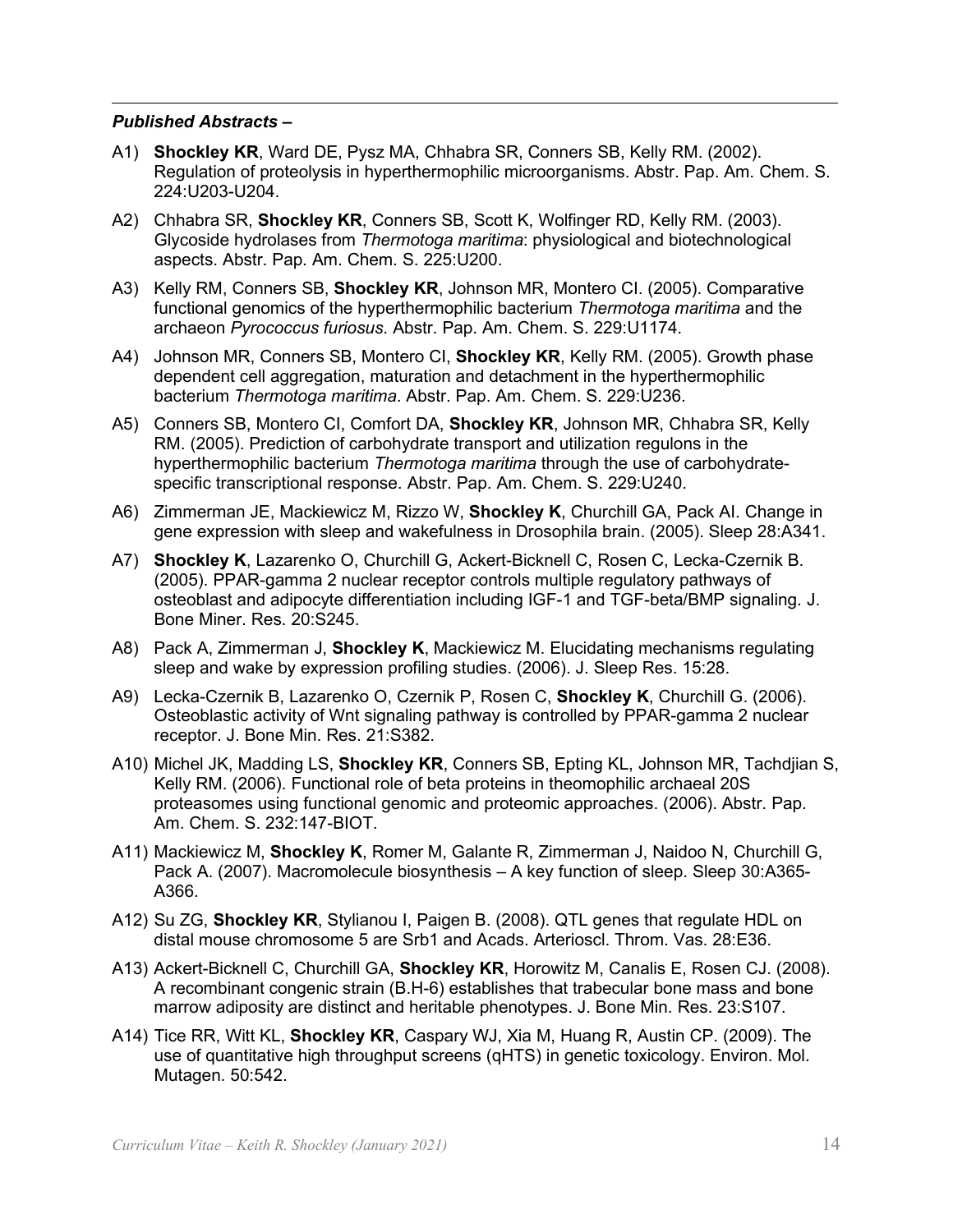- A15) Witt K, Huang R, **Shockley K**, Austin CP, Zheng M, Sun Y, Tice RR, Xia M. (2010). Assessing the DNA damaging potential of chemicals via activation of the p53 pathway using quantitative high-throughput screening (qHTS). The Toxicologist Supplement to Toxicol. Sci. 114:152.
- A16) **Shockley K**, Kissling G, Huang R, Xia M, Austin C, Tice R. (2010). A statistical framework for analyzing quantitative high-throughput screening data (qHTS). The Toxicologist Supplement to Toxicol. Sci. 114:42.
- A17) Lamb A, **Shockley KR**, Raizen DM. (2010). Homeostasis of a *C. elegans* sleep-like state. Sleep 33:A59.
- hepatic response to a mixture of low molecular weight polybrominated diphenyl ethers: disease, signature, network, and pathway analysis. The Toxicologist Supplement to Toxicol. Sci. 120:342. A18) Auerbach SS, **Shockley KR**, Vallant M, Cunny H, Dunnick J. (2011). Characterization of the
- stage decision tree to make activity calls in quantitative high throughput screening (qHTS) data. The Toxicologist Supplement to Toxicol. Sci. 120:103. A19) **Shockley KR**, Kissling GE, Huang R, Xia M, Austin CP, Tice RR. (2011). Using a multiple
- P, Shockley K, Peddada S, Sills R. (2011). Global gene expression profiling of spontaneous A20) Hoenerhoff MJ, Pandiri A, Lahousse S, Hong HH, Ton TV, Masinde T, Auerbach S, Bushel HCC in the B6C3F1 mouse identifies similarly dysregulated gene networks in mouse and humans. FASEB J. Meeting Abstract Supplement 25:442.1.
- A21) Arnardottir ES, Nikonova EV, Shockley KR, Podtelezhnikov AA, Tanis KQ, Stone DJ, Maislin G, Gislason T, Renger J, Winrow CJ, Pack AI. (2011). Using microarrays to identify novel biomarkers: es-2-4. Sleep Biol. Rhythms 9:220-221.
- A22) Pellegrino R, Anafi R, **Shockley KR**, Romer M, Hakonarson HH, Pack A. (2012). Transcriptional effects of sleep and sleep deprivation on peripheral tissues. Sleep 35:A13- A14.
- A23) Anafi R, Nikonova EV, Arnardottir ES, **Shockley KR**, McDonald TP, Podtelezhnikov AA, Winrow CJ, Hogenesch JB, Renger JJ, Pack A. (2012). Assessing circadian phase in human subjects usuing limited peripheral blood measurements. Sleep 35:A133-A134.
- A24) Hobbs CA, Morgan DL, Shepard K, Price HC, Kissling GE, **Shockley KR**, Recio L, Witt KL, French JE. (2012). Population variation in micronucleus response to inhaled benzene in diversity outbred (J:DO) mice. Environ. Mol. Mutagen. 53:S26.
- A25) **Shockley KR**, Brix AE, Vallant MK, Cunny HC, Dunnick JK. (2012). Characterization of polybrominated diphenyl ether toxicity in Wistar Hans rats and use of liver microarray data for predicting disease susceptibilities. The Toxicologist Supplement to Toxicol. Sci. 126:266.
- DJ, Maislin G, Gislason T, Renger J, Winrow C, Pack AI. (2012). Response to sleep A26) Arnardottir ES, Nikonova EV, **Shockley KR**, Anafi RC, Podtelezhnikov AA, Tanis K, Stone deprivation and recovery sleep: human blood biomarkers. J. Sleep Res. 21:38.
- A27) Bhusari S, Pandiri A, Wang Y, Foley J, Hong H, Ton T, **Shockley KR**, Peddada S, Gerrish to Toxicol. Sci. 132:234. K, Malarkey D, Sills R, Hoenerhoff M. (2013). Transcriptomic profiling of hepatoblastomas and associated hepatocellular carcinomas in B6C3F1 mice. The Toxicologist Supplement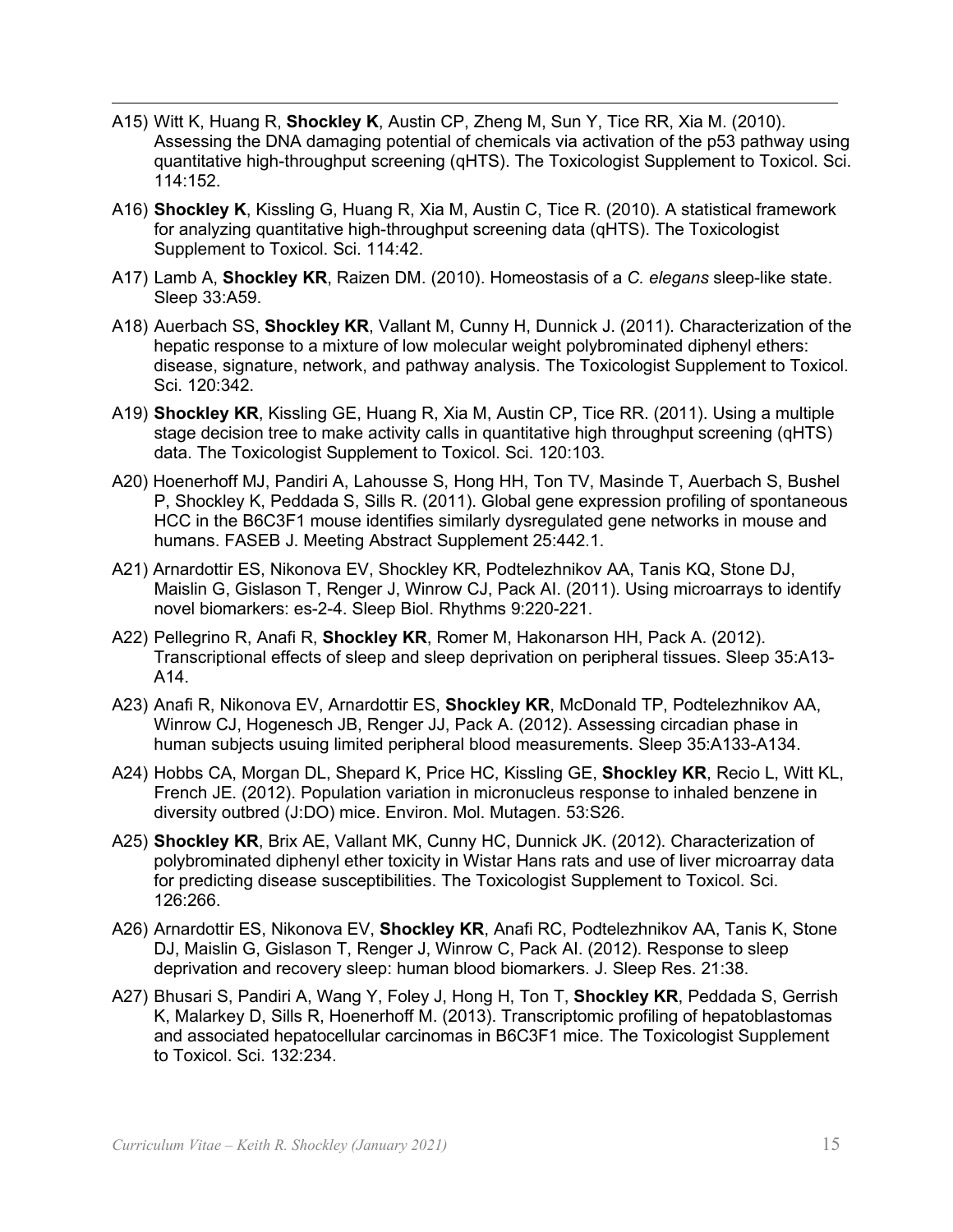- A28) Witt KL, Kissling GE, Morgan DL, **Shockley KR**, Gatti DM, Churchill GA, French JE. mouse. The Toxicologist Supplement to Toxicol. Sci. 132:414. (2013). Benchmark dose models for benzene genotoxicity using the diversity outbred
- A29) Huang R, Sakamura, S, Martin MT, Reif D, Judson R, Houck K, Casey W, Hsieh J, **Shockley K**, Ceger P, Fostel J, Witt KL, Tong W, Rotroff D, Simeonov A, Dix DJ, Austin CP, Kavlock R, Tice RR, Xia M. (2014). Profiling of the Tox21 10K compound library for agonists and antagonists of the estrogen receptor alpha signaling pathway. The Toxicologist Supplement to Toxicol. Sci. 138:41.
- A30) Rinckel I, Casey W, Huang R, Hsieh J, **Shockley K**, Xia M, Tice RR, Ceger P. (2014). Performance of the BG1 Luc and ER β-lactamase estrogen receptor transactivation assays in Tox21. The Toxicologist Supplement to Toxicol. Sci. 138:43.
- ER-Luc estrogen receptor assays. The Toxicologist Supplement to Toxicol. Sci. 138:609. A31) **Shockley K**. (2014). Using weighted entropy to rank chemicals in Tox21 Phase II BG1
- A32) Merrick B, **Shockley KR**, Morgan DL, Gerrish K, Elmore S, Stanko JP, Pandiri AR, Ton T, Dunnick JK. (2015). Liver microarray analysis by estrous cycle staging after 90-day Tetrabromobisphenol A (TBBPA) exposure. The Toxicologist Supplement to Toxicol. Sci. 144:20.
- Toxicol. Sci. 144:434. A33) **Shockley KR**, Morgan DL, Brix A, Flake G, Foley J, Wang Y, Pandiri AR, Mahler B, Lyght O, Gerrish K, Dunnick JK. (2015). NTP studies of N,N-dimethyl-p-toluidine (DMPT), a component in medical devices and dental material. The Toxicologist Supplement to
- A34) Yamashita H, Pandiri A, **Shockley K**, Peddada S, Gerrish K, Rider C, Hoenerhoff M, Sills R. (2015). MicroRNA profiling of hepatocellular carcinomas in B6C3F1 mice treated with ginkgo biloba extract gavage for 2 years. Int. J. Toxicol. 34:88.
- A35) Rider CV, Auerbach SS, Ferguson SS, Tokar EJ, Hsieh J-H, **Shockley KR**, Germolec DR, Jutlu E, Masten SA, Waidyanatha S. (2015). From Deepwater horizon to high-throughput screening: polycyclic aromatic compound testing at the National Toxicology Program. Environ. Mol. Mutagen. 56:S37.
- A36) Witt KL, Hsieh J-H, Xia M, Huang R, Auerbach SS, Paules RS, **Shockley KR**, Merrick BA, Tox21 approach to classic genotoxicity assays. Environ. Mol. Mutagen. 56:S53. Sedykh A, Tice RR, Smith-Roe SL. (2015). High-throughput screening for rapid identification of potential genotoxicants in large compound libraries: comparison of the
- Toxicol. Sci. 150:106. A37) Rider C, Auerbach S, Ferguson SS, Tokar E, Hsieh J-H, **Shockley K**, Germolec D, Mutlu E, Masten S, Waidyantha S. (2016). *In vitro* screening to *in vivo* testing of polycyclic aromatic compounds at the National Toxicology Program. The Toxicologist Supplement to
- shedding contribute to Kava Kava extract-induced retinal degeneration in F344/N rats. The Toxicologist Supplement to Toxicol. Sci. 150:143. A38) Yamashita H, Hoenerhoff MJ, **Shockley KR**, Peddada SD, Gerrish KE, Sutton D, Cummings CA, Wang Y, Foley JF, Behl M, Sills RC, Pandiri AR. (2016). Reduced disc
- Sci. 150:387. A39) **Shockley KR**. (2016). Estimating compound potency in Tox21 phase II estrogen receptor agonist assays using weighted information gain. The Toxicologist Supplement to Toxicol.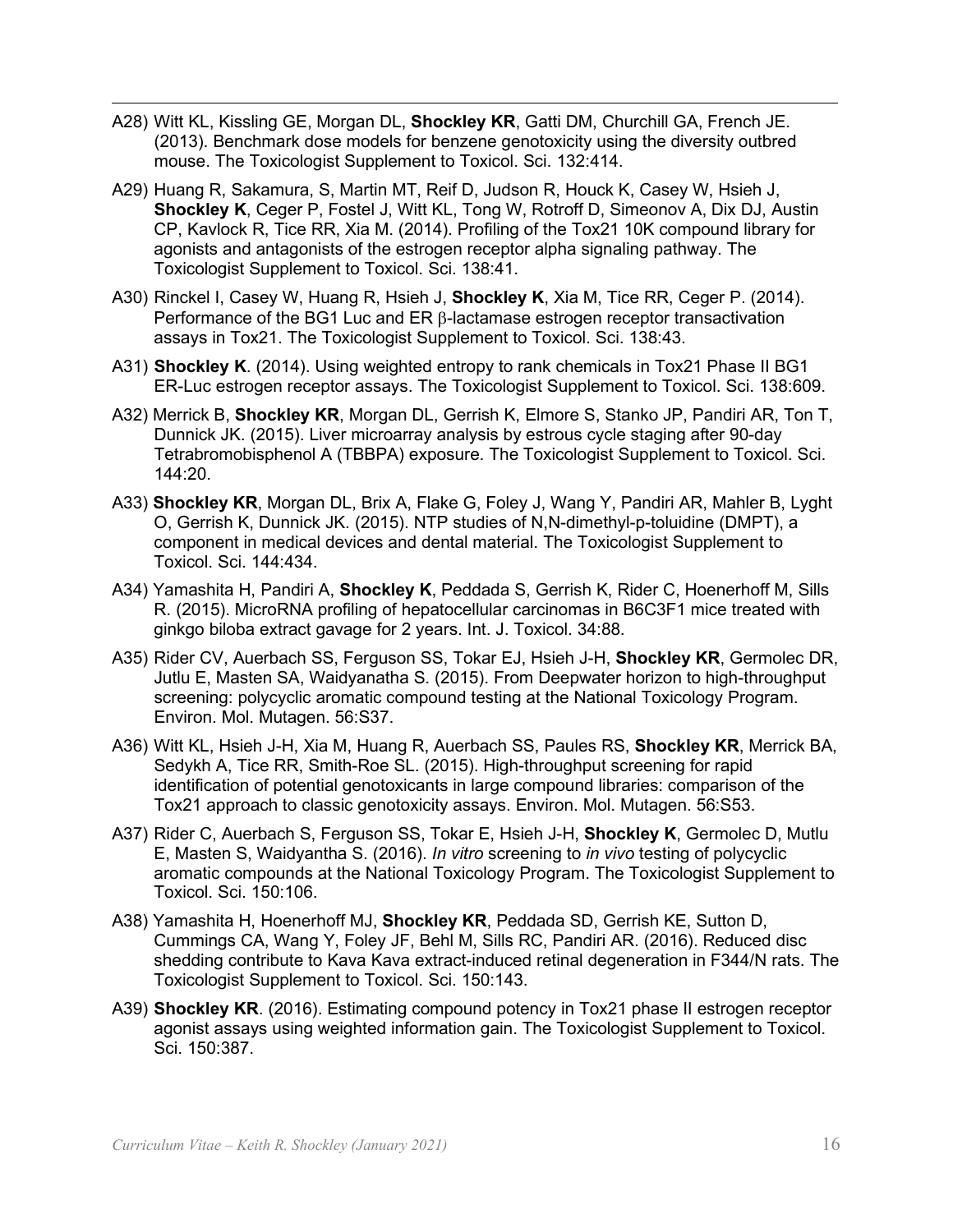- A40) DeVito M, Borghoff S, Zorilla L, **Shockley KR**, Kissling G, Travlos G. (2016). The effects to Toxicol. Sci. 150:490. of a high fat (HF) diet on male diversity outbred (DO) mice. The Toxicologist Supplement
- A41) Yamashita H, Surapureddi S, Bhusari S, **Shockley KR**, Peddada SD, Gerrish KE, Rider CV, Hoenerhoff MJ, Sills RC, Pandiri AR. (2017). MiR-31-mediated upregulation of CDK1 in Ginkgo biloba extract-induced hepatocellular carcinomas in B6C3F1/N mice. The Toxicologist Supplement to Toxicol. Sci. 156:18-19.
- A42) **Shockley KR**. (2018). Toxicogenomics study of pentabrominated diphenyl ether in rat liver during early life exposure. The Toxicologist Supplement to Toxicol. Sci. 162: 249-250.
- concentration-response data: Tox21 10k library pipeline comparison. The Toxicologist Supplement to Toxicol. Sci. 162:367. A43) Sipes NS, Huang R, **Shockley K**, Martin MT, Shapiro AJ, Addington J, Auerbach S, Paules R, Judson R, Houck K, Hong H, Hsieh J. (2018). Confidence in fitting and hitting
- The Toxicologist Supplement to Toxicol. Sci. 162:427. A44) Gillera SA, Filgo A, Kissling G, **Shockley K**, Birnbaum L, Fenton S. (2018). Sex-specific metabolic and liver gene expression changes in Wistar rats following TBBPA exposure.
- A45) Bollman F, Qiu LQ, Snyder BL, **Shockley KR**, Inglese J, Blackshear PJ. (2018). A quantitative high-throughput screen to identify small molecules for the induction of Tristetraprolin expression. FASEB J. Meeting Abstract Supplement 32:826.9.
- A46) Huang MC, Brix A, Turner K, Cunny H, McIntyre B, Cora M, **Shockley K**, Waidyanatha S, Blystone C. (2019). Effects of Black Cohosh Root extract on reproduction and Supplement to Toxicol. Sci. 168:128. development of male and female HSD Sprague-Dawley SD Rats. The Toxicologist
- Sprague-Dawley rats. The Toxicologist Supplement to Toxicol. Sci. 168:141. A47) Krause JD, McBride SJ, Smith M, **Shockley KR**, Cunny HC. (2019). Strength of litter effect and litter size effect in body weight data across multiple toxicity studies in Harlan
- A48) **Shockley KR**, Herbert RA, Janardhan KS, Pandiri AR, Vallant MK, Merrick BA, Dunnick JK. (2019). Disease sensitive and resistant mouse strains identified in a mouse aging study. The Toxicologist Supplement to Toxicol. Sci. 168:141.
- A49) Dzierlenga A, Janardhan K, Herbert R, Cora M, Vallant M, Gerken D, Hejtmancik M, dysregulation. The Toxicologist Supplement to Toxicol. Sci. 168:168. Waidyanatha S, **Shockley K**, Blystone C. (2019). Class comparison study of perfluorinated substances in Sprague-Dawley rats: liver toxicity and thyroid hormone
- B6C3F1/N mice. The Toxicologist Supplement to Toxicol. Sci. 168:303. A50) Frawley R, Rider C, Johnson V, Burleson G, **Shockley K**, Willson C, Steinbach T, Germolec D. (2019). Immunomodulatory activity of N-Butylbenzenesulfonamide in female
- A51) Hubbard TD, Elmore S, Stout MD, **Shockley KR**, Crabbs T, Cunny H, McBride S, Sparrow Toxicologist, Supplement to Toxicol. Sci. 174:77. B, Toy H, Blystone C. (2020). Comparative toxicity and carcinogenicity of Di(2-ethylhexyl) Phthalate (DEHP) in perinatal versus adult exposed HSD: Sprague-Dawley SD rats. The
- A52) Frawley R, Ryan K, Johnson V, Gulledge T, Manheng W, **Shockley K**, Harris S, and Toxicologist, Supplement to Toxicol. Sci. 174:209. Germolec D. (2020). Evaluation of contact sensitization induced by four ionic liquids. The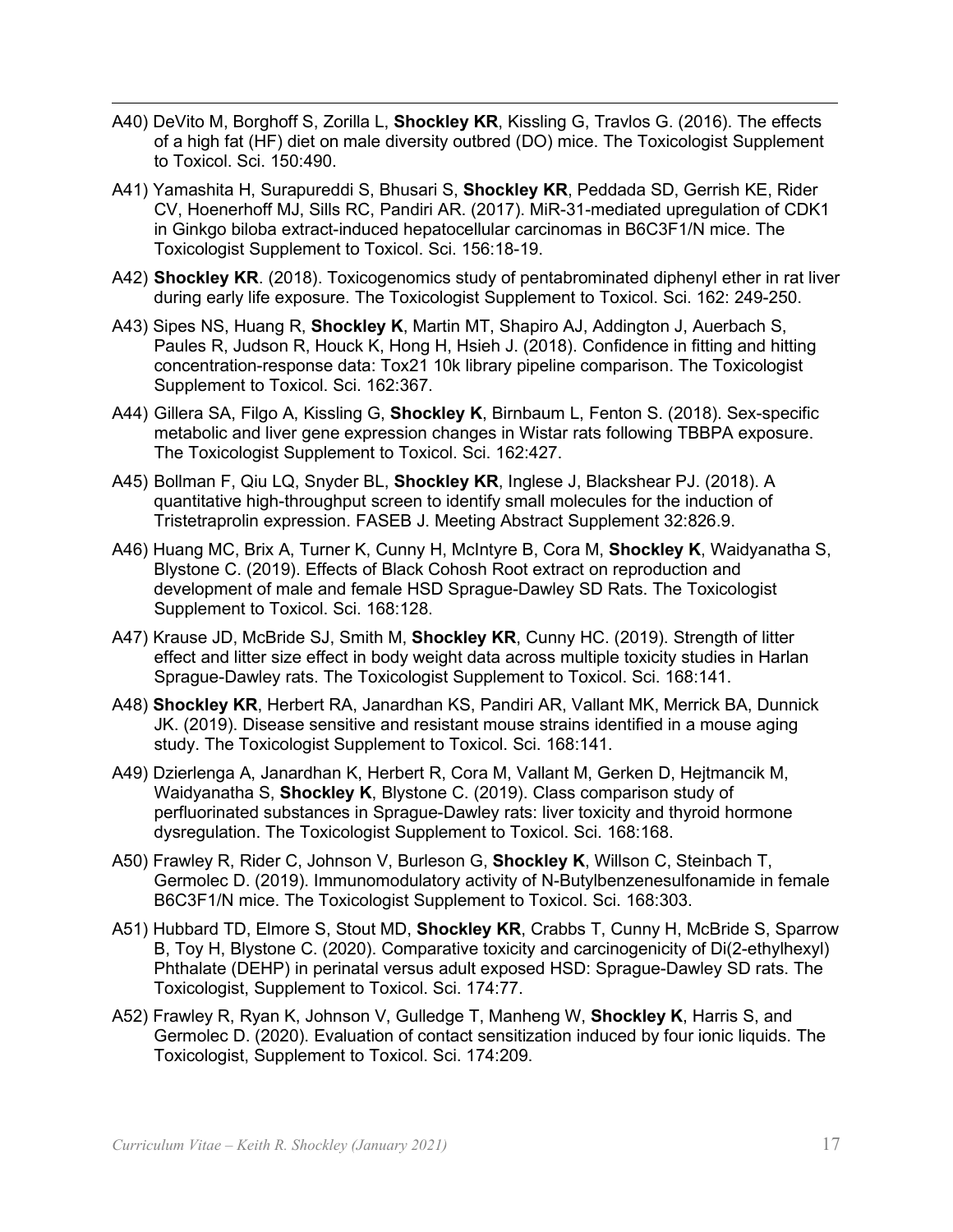- chemical response patterns in quantitative high-throughput screening data. The A53) **Shockley KR**, and Peddada SD. (2020). Using ANOVA-based clustering to evaluate Toxicologist, Supplement to Toxicol. Sci. 174:242-243.
- A54) Easterling M, Devito M, and **Shockley K**. (2020). In vitro and PBPK models for a mixture of dioxin like compounds. The Toxicologist, Supplement to Toxicol. Sci. 174:431.
- A55) Huang M, **Shockley K**, Parham F, Sipes N, Auerbach S, and Blystone C. (2020). Elucidating Relationships between Internal Dose, Thyroid Hormones, and Hepatic Gene The Toxicologist, Supplement to Toxicol. Sci. 174:510. Expression Altered by Perfluoroalkyl Substances in Rats following 28-Day Oral Exposure.

#### *Other Selected Presentations and Posters –*

 **Shockley, KR**. (1997). Mechanism of ethylene stimulation of Taxol production in plant cell cultures. Second Annual Symposium of the NSF REU Program in Bioprocessing, Department of Chemical and Biological Engineering, Colorado State University, Fort Collins, CO (presentation)

**Shockley KR**, Kelly RM. (2000). Targeted microarray analysis of proteoloysis in hyperthermophilic microorganisms. Seventh Annual NSF Hyperthermophiles Symposium, Raleigh, NC (presentation)

**Shockley KR**, Kelly RM. (2000). Targeted microarray analysis of proteolysis in hyperthermophilic microorganisms. NSF Hyperthermophiles Conference, North Carolina State University, Raleigh, NC (poster)

**Shockley KR**, Kelly RM. (2000). Targeted microarray analysis of proteolysis in hyperthermophilic microorganisms. Schoenborn Graduate Research Symposium Poster Session, North Carolina State University, Raleigh, NC (poster)

 Session, North Carolina State University, Raleigh, NC (poster) **Shockley KR**, Kelly RM. (2001). Targeted microarray analysis of proteolysis in hyperthermophilic microorganisms. Schoenborn Graduate Research Symposium Poster

**Shockley KR**, Kelly RM. (2002). Targeted microarray analysis of proteolysis in hyperthermophilic microorganisms. Mid-Atlantic Biochemical Engineering Consortium (MABEC), Philadelphia, PA (presentation)

 Symposium Poster Session, North Carolina State University, Raleigh, NC (poster) **Shockley KR**, Ward DE, Chhabra SR, Conners SB, Montero CI, Kelly RM. (2002). Heat shock by the hyperthermophilic archaeon *Pyrococcus furiosus*. Schoenborn Graduate Research

 **Shockley KR**, Kelly RM. (2002). Regulation of proteolysis in hyperthermophilic microorganisms. Graduate Seminar Series, Graduate Seminar Series, Department of Chemical Engineering, North Carolina State University, Raleigh, NC (presentation)

 in the Era of Genomics, Systems Biology, Genetic Medicine & Nanotechnologies, Boulder, CO **Shockley KR**, Conners SB, Johnson MR, Psyz MA, Montero CI, Scott K, Chhabra SR, Kelly RM. (2003). cDNA microarray-based transcriptional analysis of the model hyperthermophiles *Thermotoga maritima* and *Pyrococcus furiosus* during transent and steady growth conditions. Engineering Conferences International Biochemical Engineering XIII: Biochemical Engineering (poster)

**Shockley KR**, Conners SB, Montero CI, Johnson MR, Chhabra SR, Pysz MA, Kelly RM. (2003). Microarray-based transcriptional analysis of thermal stress response and sugar utilization in the hyperthermophiles *Pyrococcus furiosus* and *Thermotoga maritima*. Life in the Extreme: Opportunities in Idaho, Idaho State University, Pocatello, ID (presentation)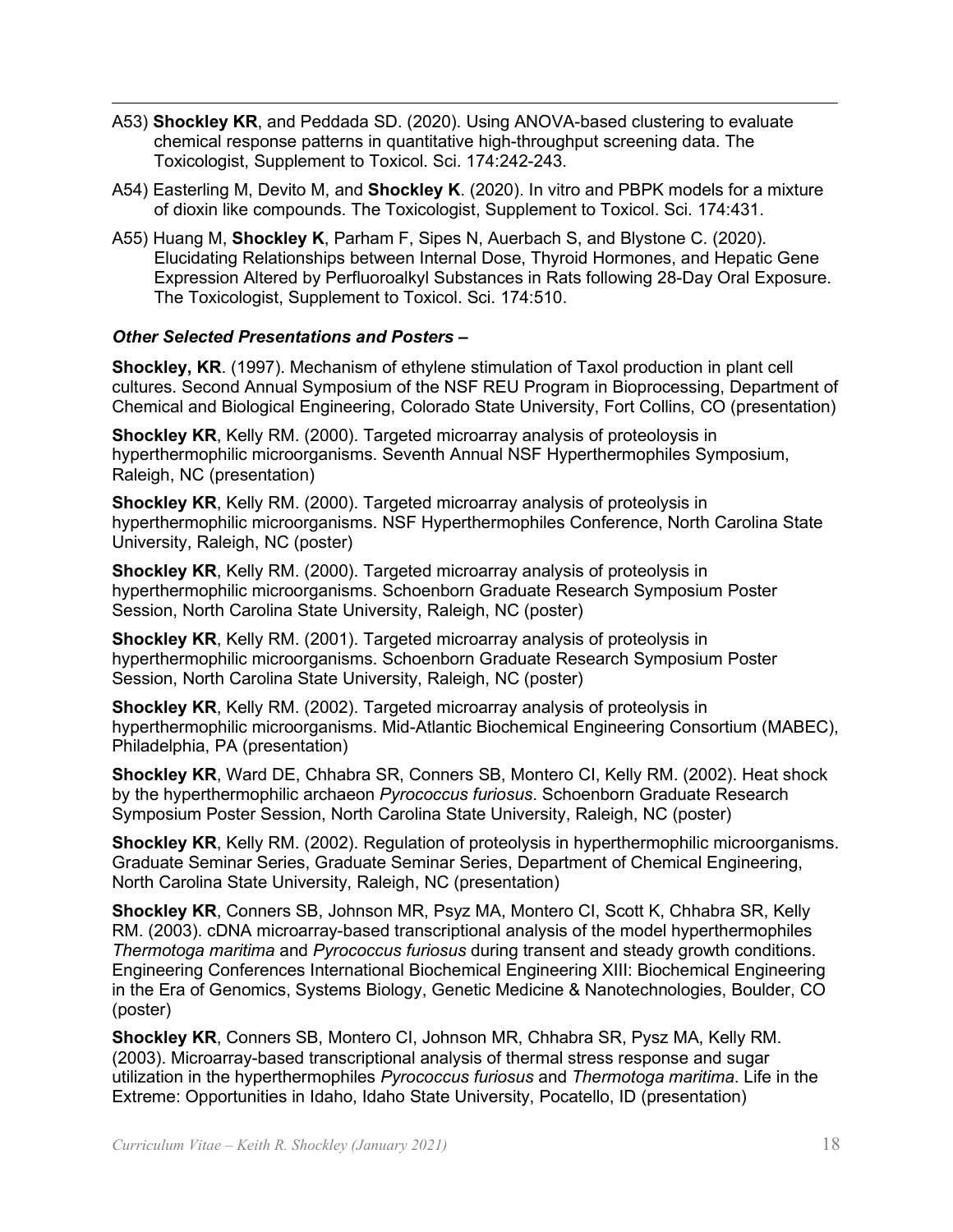**Shockley KR**. (2003). From extreme environments to hot spots: functional genomics of hyperthermophiles. Schoenborn Graduate Research Symposium, North Carolina State University, Raleigh, NC (presentation)

**Shockley KR**. (2003). Transcriptional analysis of the heterotrophic hyperthermophilic microorganisms *Thermotoga maritima* and *Pyrococcus furiosus*. The Jackson Laboratory, Bar Harbor, ME (presentation)

 **Shockley KR**, Zimmerman JE, Mackiewicz M, Pack AI, Churchill GA. (2005). Analysis of Harbor, NY (poster) variance-based assessments of time series microarray data applied to flies and mice. Systems Biology: Global Regulation of Gene Expression, Cold Spring Harbor Laboratory, Cold Spring

 mice. Discovery Strategies 2005: Improving the predictive value of mouse models in drug **Shockley KR**. (2005). Statistical assessments of time series GeneChip® data using multifactorial ANOVA provide novel insights into sleep deprivation and the function of PPAR-γ2 in discovery and development, The Jackson Laboratory, Bar Harbor, ME (presentation)

 Biomedical Research, Inc., Boston, MA (presentation) **Shockley KR**. (2006). Candidate genes from gene expression data. Novartis Institute for

**Shockley KR, Churchill GA. (2006). 5<sup>th</sup> Annual Meeting of the Complex Trait Consortium.** University of North Carolina, Chapel Hill, NC. (poster and short presentation)

 Integrative and Systems Biology, Boston, MA (poster) **Shockley KR**, Lecka-Czernik B, Rosen CJ, Churchill GA. (2007). PPAR-g2 regulates adipocyte differentiation of bone marrow mesenchymal stem cells. Meeting of the National Centers of

 **Shockley KR**. (2007). Using the gene expression response to rosiglitazone to study osteoporosis and obesity. Department of Chemical and Biological Engineering, The University of Alabama, Tuscaloosa, AL (presentation)

**Shockley KR**. (2008). Using the gene expression response to rosiglitazone to study osteoporosis and obesity. Department of Chemical Engineering, Texas Tech University, Lubbock, TX (presentation)

 **Shockley KR**. (2008). Using the gene expression response to rosiglitazone to study osteoporosis and obesity. Department of Chemical Engineering, University of Tulsa, Tulsa, OK (presentation)

**Shockley KR**. (2008). AICHE Meeting: The University of Tulsa. Department of Chemical Engineering, University of Tulsa, Tulsa, OK (presentation)

 **Shockley KR**. (2008). Using gene expression microarrays to study gene response in mouse stem cells. Department of Biological Systems Engineering, Virginia Tech, Blacksburg, VA (presentation)

**Shockley KR.** (2008). Using gene expression microarrays to study gene response in mouse stem cells. The National Institute of Environmental Health Sciences, Research Triangle Park, NC (presentation)

 cells. National Institute of Environmental Health Sciences, Research Triangle Park, NC **Shockley KR**. (2008). PPARy2 controls osteoblast differentiation in marrow mesenchymal stem (presentation)

**Shockley KR**. (2008). Mice respond to atherogenic high-fat diet with strain-specific differences in gene expression. 7<sup>th</sup> Annual Meeting of the Complex Trait Consortium, Montreal, Canada (presentation)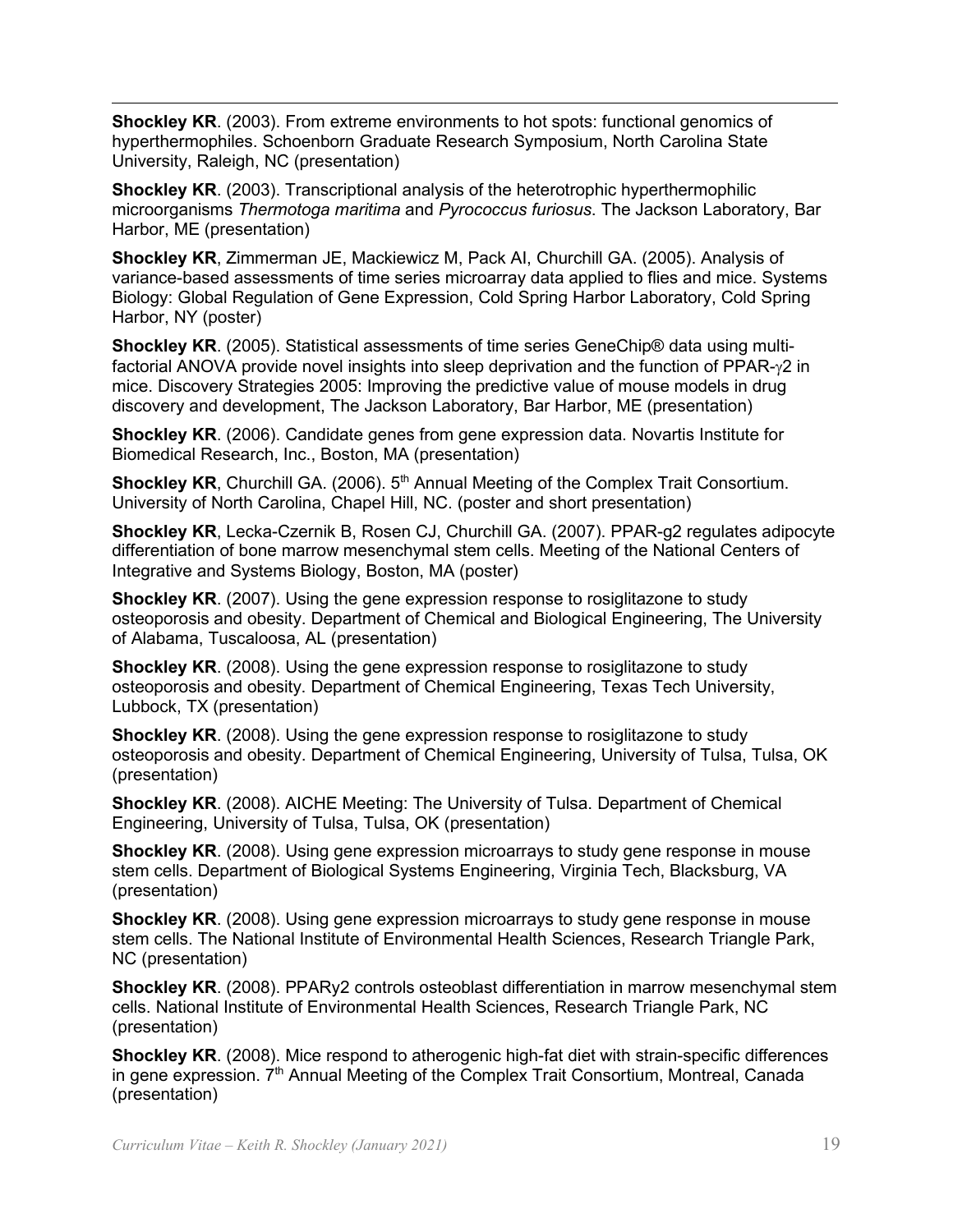Park, NC (poster) **Shockley KR**, Lecka-Czernik B, Rosen CJ, Churchill GA. (2008). Using gene expression microarrays to study drug response in mouse stem cells. The Division of Internal Research Board of Scientific Counselors review of the Biostatistics Branch, NIEHS, Research Triangle

 **Shockley KR**. (2009). Using mouse gene expression and phenotypes to explore the effects of atherogenic diet. Biostatistics Branch Seminar Series, NIEHS, Research Triangle Park, NC (presentation)

 Data Analysis Summit, Environmental Protection Agency, Research Triangle Park, NC (poster) **Shockley KR**, Kissling GE, Xia M, Huang R, Austin CP, Tice RR. (2009). Analysis of quantitative high throughput screening data for applications in toxicology. The First ToxCast

 interest group, NIEHS, Research Triangle Park, NC (presentation) **Shockley KR**. (2009). qHTS: description of a p53 assay data set. Biostatistics Branch/Genetics

**Shockley KR**. (2009). qHTS analysis update. Tox21 General Meeting, US Environmental Protection Agency, Research Triangle Park, NC (presentation)

 Counselors Meeting, National Institute of Environmental Health Sciences, Research Triangle **Shockley KR**. (2010). Tox21 Informatics Working Group. The NTP Board of Scientific Park, NC (presentation)

 Triangle Park, NC (poster) **Shockley KR**, Kissling GE, Huang R, Xia M, Austin CP, Tice RR. (2010). A decision tree algorithm for analyzing quantitative high-throughput screening data (qHTS). Review of the Biomolecular Screening Branch by the NTP Board of Scientific Counselors, NIEHS, Research

**Shockley KR**. (2011). Preliminary comparison of different activity calls approaches. Tox21 General Meeting, NIH Chemical Genomics Center, Bethesda, MD (presentation)

**Shockley KR**, Brix AE, Vallant MK, Cunny HC, Dunnick JK. (2011). Characterization of polybrominated diphenyl ether toxicity in Wistar Han rats and use of liver microarray data for predicting disease susceptibilities. NIEHS Genomics Day, NIEHS, Research Triangle Park, NC (poster)

**Shockley KR**. (2012). A three-stage algorithm to make toxicologically relevant activity calls in quantitative high-throughput screening (qHTS) data. The Division of Internal Research Board of Scientific Counselors Review of the Biostatistics Branch, NIEHS, Research Triangle Park, NC (poster)

 Alternative Methods, NIEHS, Research Triangle Park, NC (poster) **Shockley KR**. (2014). Using weighted entropy to rank chemicals in Tox21 Phase II BG1 ER-Luc estrogen receptor assays. Interagency Coordinating Committee on the Validation of

**Shockley KR**. (2014). Reflections on communicating science and social media. Biostatistics Branch/Genetics interest group, NIEHS, Research Triangle Park, NC (presentation)

**Shockley KR**, Gupta S, Kaul A, Harris SF, Lahiri SN, Peddada SD. (2016). ANOVA-based clustering to improve potency estimation in quantitative high throughput screening data. NIEHS Science Days, NIEHS, Research Triangle Park, NC (poster)

 clustering to improve quality control in quantitative high throughput screening data. NIEHS **Shockley KR**, Gupta S, Kaul A, Harris SF, Lahiri SN, Peddada SD. (2017). ANOVA-based Genomics Day, NIEHS, Research Triangle Park, NC (poster)